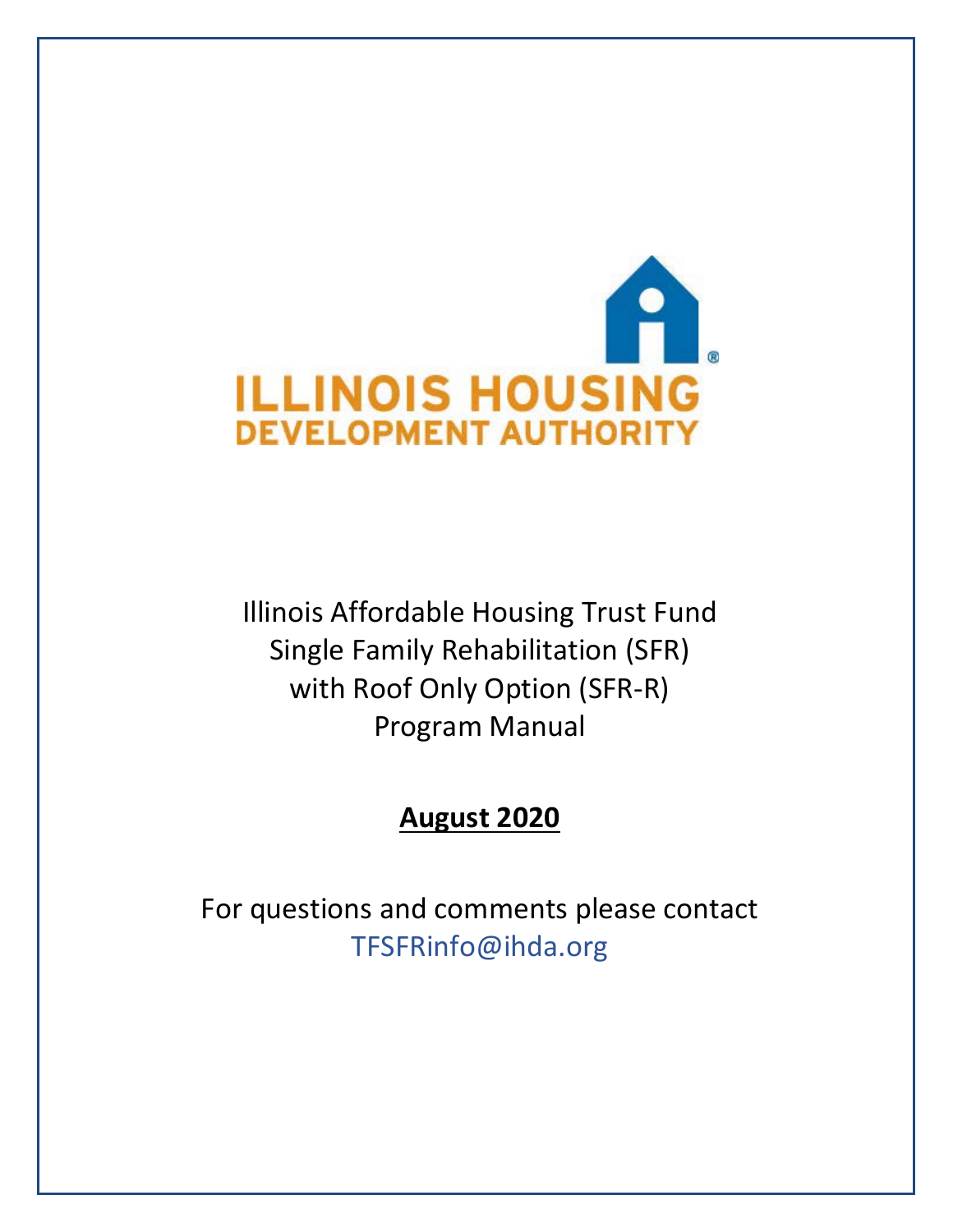# **TABLE OF CONTENTS**

| SECTION 2: ESTABLISHING A CONTRACTOR POOL 12                              |  |
|---------------------------------------------------------------------------|--|
|                                                                           |  |
|                                                                           |  |
|                                                                           |  |
|                                                                           |  |
|                                                                           |  |
|                                                                           |  |
|                                                                           |  |
|                                                                           |  |
|                                                                           |  |
|                                                                           |  |
|                                                                           |  |
|                                                                           |  |
| <b>SECTION 4: ENVIRONMENTAL AND STATE ADMINISTRATIVE</b>                  |  |
|                                                                           |  |
|                                                                           |  |
|                                                                           |  |
|                                                                           |  |
|                                                                           |  |
| Additional NFIP Floodplain Requirements for Rehab within a Floodplain  19 |  |
|                                                                           |  |
|                                                                           |  |
|                                                                           |  |
|                                                                           |  |
|                                                                           |  |
|                                                                           |  |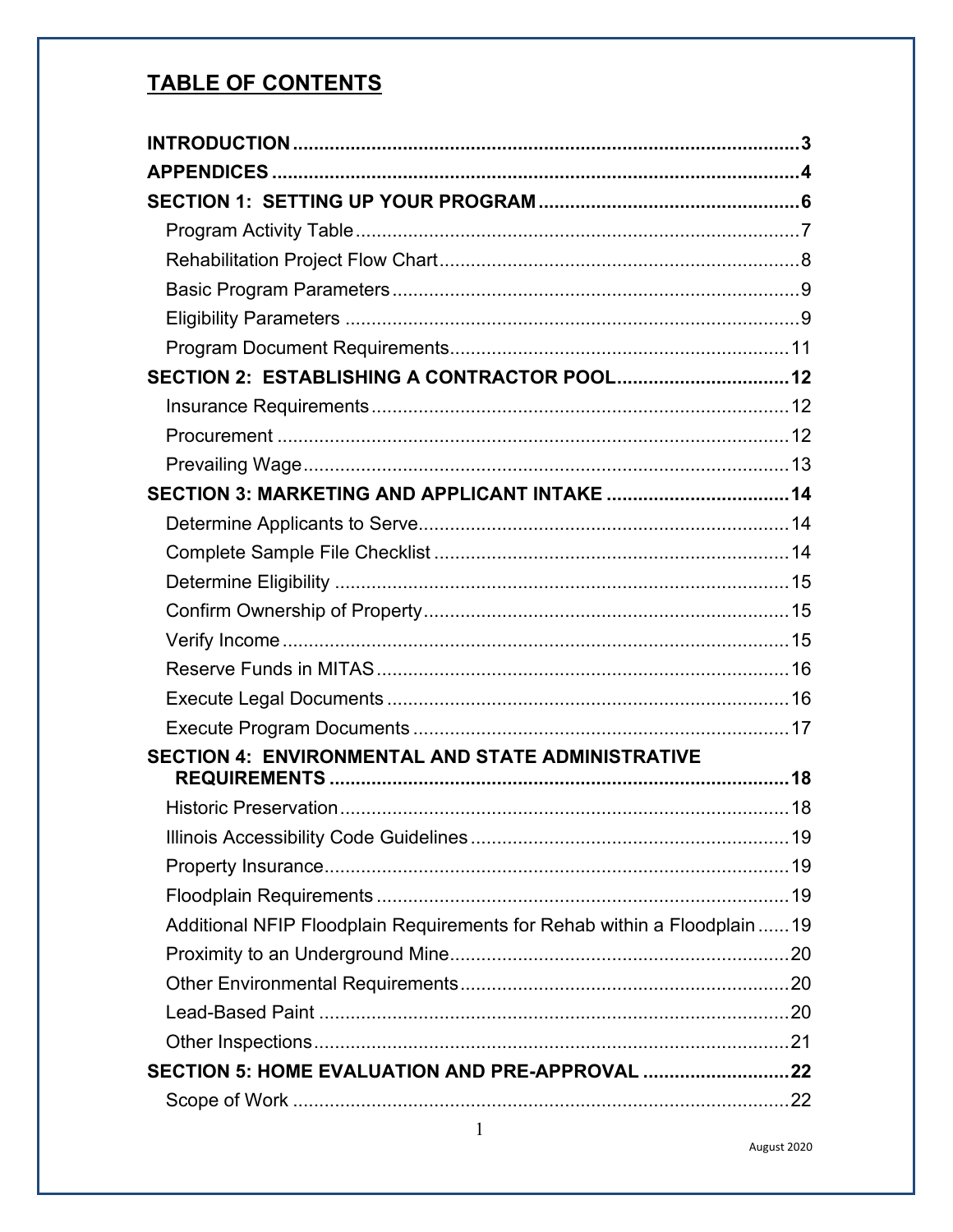|                                                                 | 22  |
|-----------------------------------------------------------------|-----|
|                                                                 |     |
|                                                                 |     |
|                                                                 |     |
|                                                                 |     |
| SECTION 7: CONSTRUCTION AND REHABILITATION MANAGEMENT27         |     |
|                                                                 |     |
|                                                                 |     |
| <b>SECTION 8: RECEIVING YOUR FUNDING AND PROJECT COMPLETION</b> |     |
|                                                                 |     |
|                                                                 |     |
|                                                                 |     |
|                                                                 |     |
|                                                                 |     |
|                                                                 | .32 |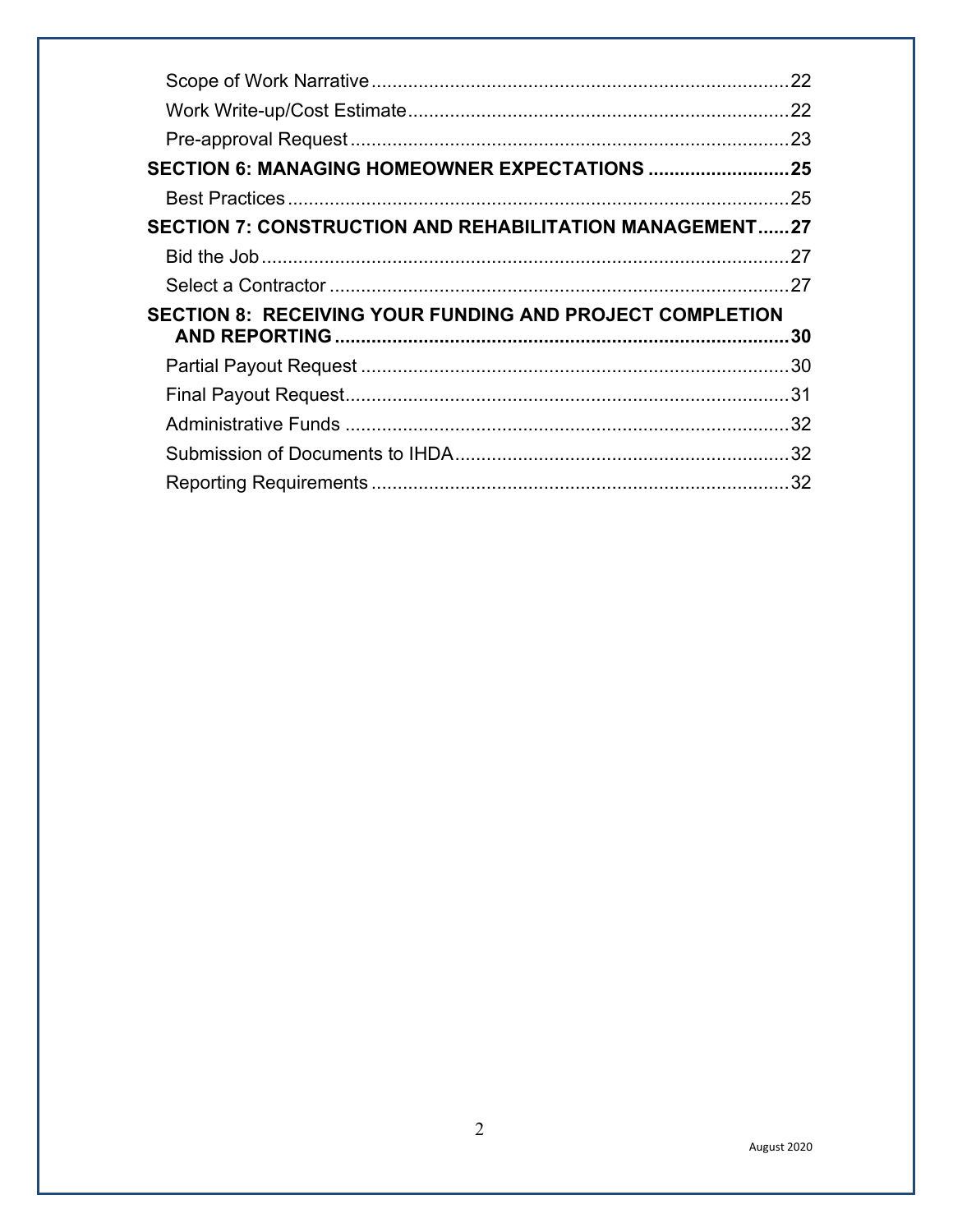## **Introduction**

<span id="page-3-0"></span>**\_\_\_\_\_\_\_\_\_\_\_\_\_\_\_\_\_\_\_\_\_\_\_\_\_\_\_\_\_\_\_\_\_\_\_\_\_\_\_\_\_\_\_\_\_\_\_\_\_\_\_\_\_\_\_\_\_\_\_\_\_**

Congratulations! You have been chosen as a grantee under the Illinois Housing Development Authority's (IHDA) Affordable Housing Trust Fund Single Family Rehabilitation Program (SFR). Your award of this Trust Fund grant will enable you to help low-income households make necessary repairs to their homes. Priority will be given to rehabilitation items addressing health and safety hazards and local code violations.

This Program Manual includes guidance and sample documentation for the various aspects of your program. The purpose of the Manual is to:

- ❖ Create a common ground for the program;
- Establish rules, procedures, and expectations;
- Develop thoughtful and effective operating procedures for local administrators; and
- Minimize future program and project problems by identifying best practices and potential solutions.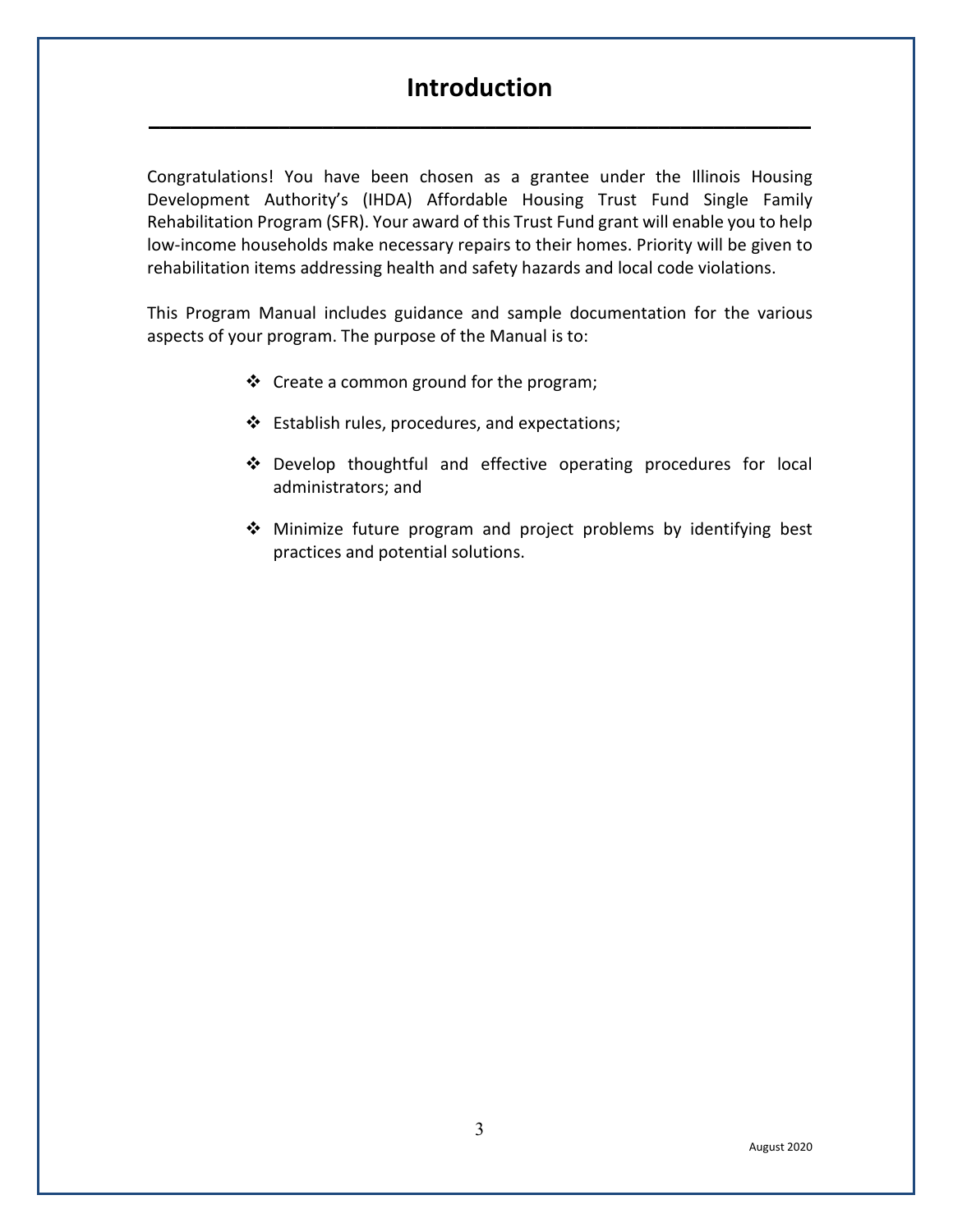# **Appendices**

<span id="page-4-0"></span>Please visit our website [www.ihda.org](https://www.ihda.org/my-community/revitalization-programs/) to access webinars, FAQ, and forms. Click on the tabs "Community", then "Revitalization and Repair Programs" to access the forms listed below:

## **[Appendix A--Guidance and Samples](https://df7qosnywqs6g.cloudfront.net/wp-content/uploads/2020/08/Appendix-A-Guidance-and-Samples.zip)**

- ❖ IHDA Property Standards
- EPA Protect Your Family from Lead Pamphlet
- ❖ SFR R2 Term Sheet
- ❖ Illinois Affordable Housing Trust Fund Program Rules

## **[Appendix B--Checklists](https://df7qosnywqs6g.cloudfront.net/wp-content/uploads/2021/06/Appendix-B-Checklists-1.zip)**

- ❖ Sample File Checklist
- ❖ Pre-approval Request Checklist
- Partial Payout Request Checklist
- Final Payout Request Checklist

## **[Appendix C--Applicant Information & Income Forms](https://df7qosnywqs6g.cloudfront.net/wp-content/uploads/2021/08/Appendix-C-Application-Info-Forms.zip)**

- ❖ 2020 Income Limits
- Authority to Verify Applicant Information
- Financial Information Request
- ❖ Homeowner Application
- ❖ Community Affairs Income Calculator
- Community Affairs Income Calculator User Guide
- ❖ Part 5 Definition of Annual Income
- "Items to Bring to the Interview" and "Homeowner Expectations"
- ❖ Sample Homeowner Expectations
- Assistance Impact Statement
- Owner Agreement
	- o Construction Contract
	- o Owner Affidavit

## **[Appendix D--Environmental and SHPO](https://df7qosnywqs6g.cloudfront.net/wp-content/uploads/2020/08/Appendix-D-Environmental-and-SHPO.zip)**

- ❖ FIRMette
- HARGIS Contact Link
- ❖ Illinois Environmental Regulation
- ❖ Illinois Executive Order 2006-5
- NFIP Flood Plain Management Requirements Unit 8
- $\cdot$  Illinois Flood Plain Management Quick Guide
- ❖ Illinois Lead Poisoning Prevention Act
- ❖ Sample SHPO Letter
- ❖ SHPO Guidance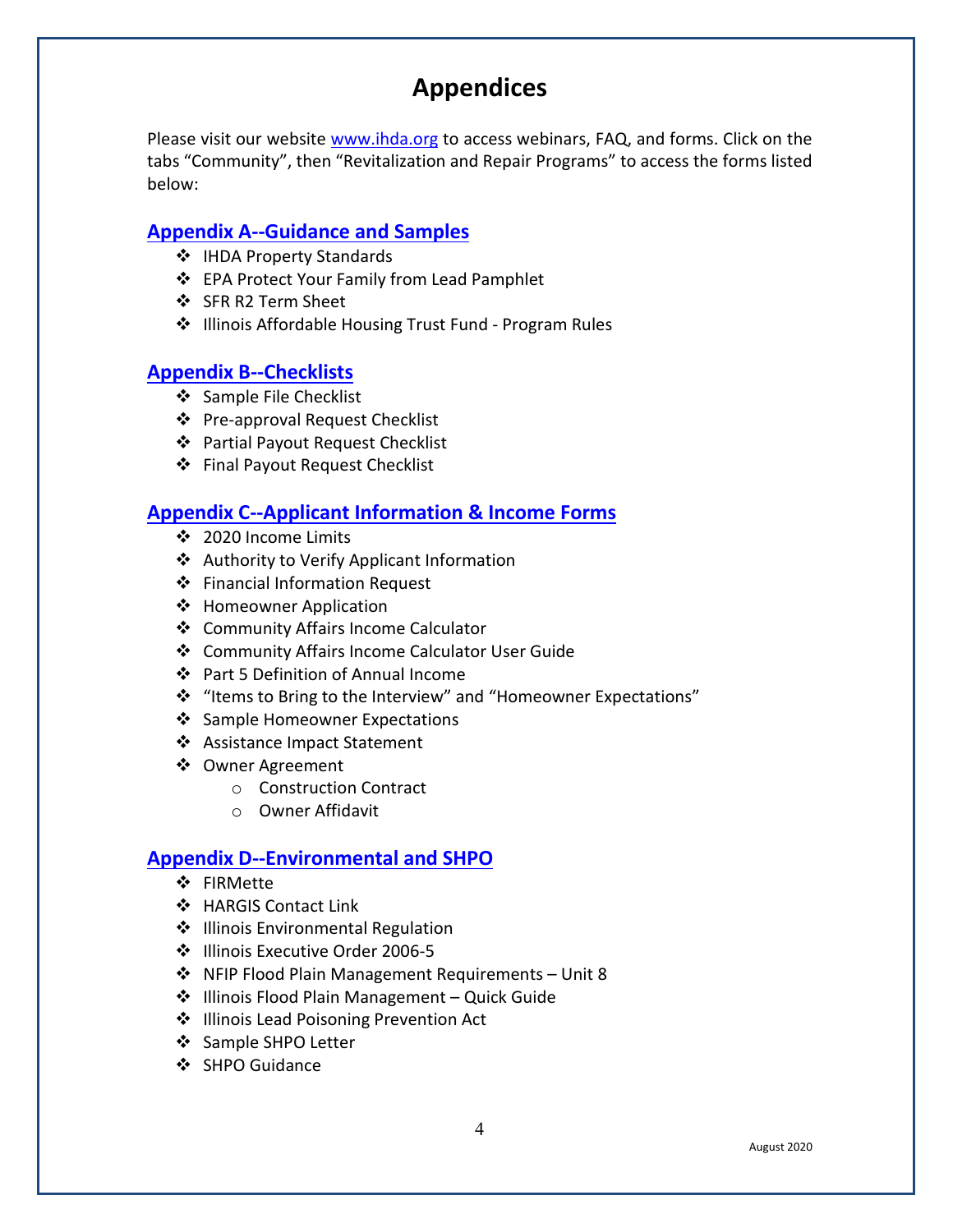### **[Appendix E--Accessibility Documents](https://df7qosnywqs6g.cloudfront.net/wp-content/uploads/2020/08/Appendix-E-Accessibility-Documents.zip)**

 $\bullet$  Illinois Accessibility Code

## **[Appendix F--Contractor Forms](https://df7qosnywqs6g.cloudfront.net/wp-content/uploads/2022/02/Appendix-F-Contractor-Forms.-SFR-Round-2.zip)**

- Statement of Contractor's Qualifications
- ❖ Notice to Proceed
- Bid Tabulation Form
- ❖ Change Order
- Contractor Partial Lien Waiver
- Contractor Final Lien Waiver
- Contractor Payment Request Form
- ❖ Contractor Sworn Statement
- ❖ Project Completion Certificate

## **[Appendix G--Summary and Payout Forms](https://df7qosnywqs6g.cloudfront.net/wp-content/uploads/2021/04/Appendix-G-Summary-and-Payout-Forms-1.zip)**

- Payout Request Summary Form
- Project Delivery Worksheet
- Request for Payment & Certification Form Project
- Request for Payment & Certification Form Admin Funds
- Quarterly Status Report

## **[Appendix H--MITAS Manual and Forms](https://df7qosnywqs6g.cloudfront.net/wp-content/uploads/2021/03/Appendix-H-MITAS-Manual-and-Forms.zip)**

- ❖ System Administrator Request Form
- ❖ SFR R2 MITAS Reservation Manual and Document Uploading Guide
- ❖ SFR R2 MITAS Loan Reservation FAQ

## **[Appendix I--Fillable Notes, Mortgages, and Special Notice](https://df7qosnywqs6g.cloudfront.net/wp-content/uploads/2020/08/Appendix-I-Fillable-Note-Mortgage-and-Special-Notice.zip)**

- ❖ Mortgage
- ❖ Promissory Note
- ❖ Special Notice About Your Forgivable Loan SFR-R
- Special Notice About Your Forgivable Loan SFR

**Note**: We have made our forms fillable for your convenience and require that you use the fillable forms we have provided. Please do not hand write on the forms. If your municipality or agency does not own the software that allows you to utilize fillable documents, we ask that consideration be given to purchasing it with the Program's administrative funds.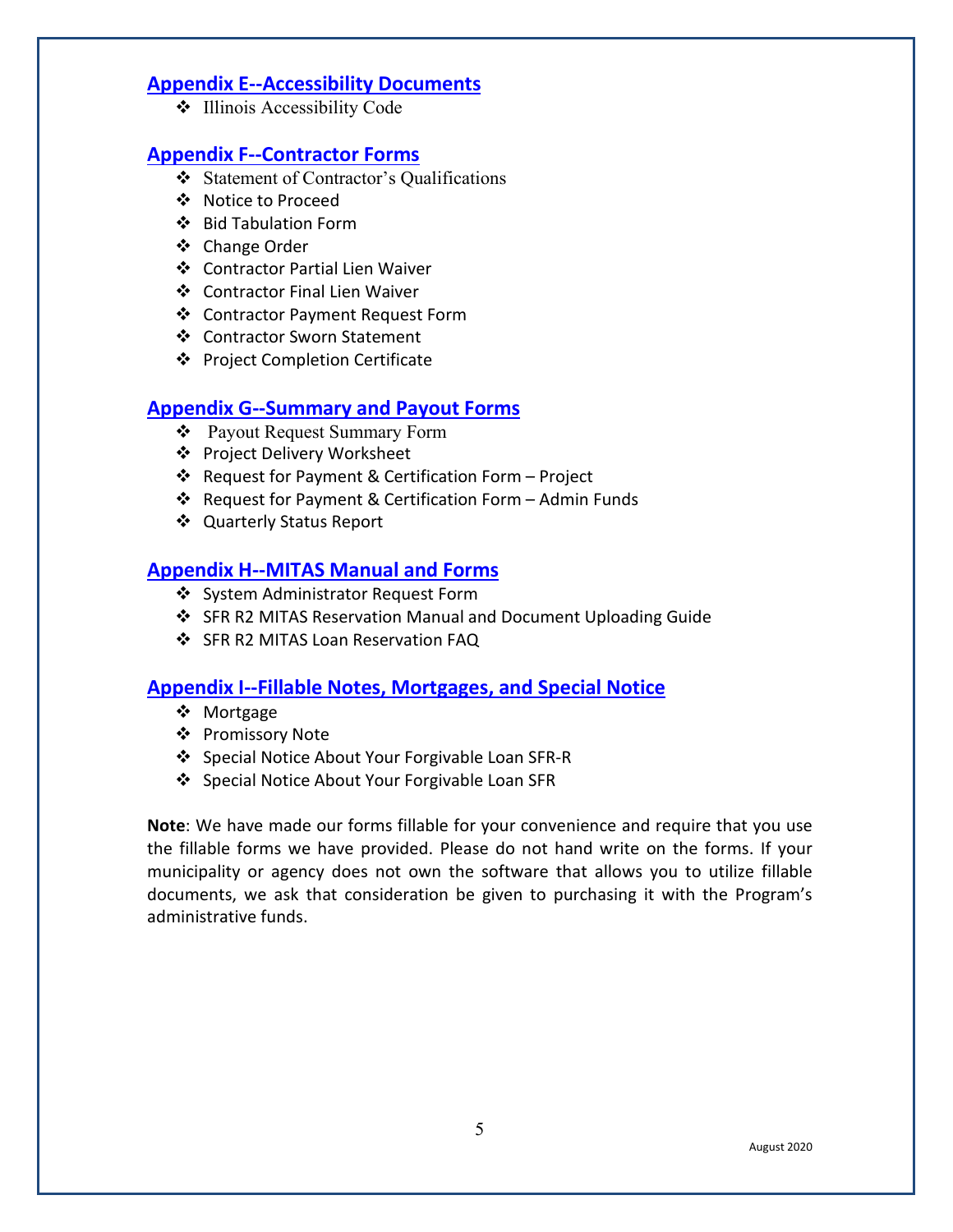# **Section 1: Setting Up Your Program**

<span id="page-6-0"></span>This section provides thoughts on evaluating your readiness to begin SFR R2 and a review of program parameters to remember before you begin.

**\_\_\_\_\_\_\_\_\_\_\_\_\_\_\_\_\_\_\_\_\_\_\_\_\_\_\_\_\_\_\_\_\_\_\_\_\_\_\_\_\_\_\_\_\_\_\_\_\_\_\_\_\_\_\_\_\_\_\_\_\_**

Setting up a rehabilitation program that meets both our homeowners' needs and the requirements for a fiscally sound state-funded program requires forethought and planning. Time spent now in delineating roles and responsibilities and defining procedures for your program will result in the efficient delivery of the intended services.

As you review the Manual and appendices and all the requirements of operating SFR, consider how your current procedures may need to be changed and how your current staffing or knowledge may need to be supplemented.

How will roles and responsibilities be assigned within your administrative team? SFR has the goal of efficiently coordinating resources in assisting low-income households in need of home repairs. It is a challenge to set up a new program within an agency, assigning roles and clarifying procedures. As administrators of the program, you will be required to manage both dollars and documents. It may help to start with questions such as:

- Does my agency have the expertise needed to perform all the assigned tasks?
- Should we contract with an outside agency to supplement in-house knowledge?
- Do we currently have sufficient record keeping and financial management practices to be able to maintain the necessary documents, ensure contractors are paid in a timely fashion, and track the staff costs of the program?
- Does my staff have sufficient knowledge of local building codes, accessibility requirements, and lead-based paint requirements to meet the needs of the program?
- Will we be able to keep up with all the compliance procedures and reporting requirements?

Consult the Program Activity Table and the Rehabilitation Program Flow Chart of an individual rehabilitation project on the next few pages. These forms will assist you in the assignment of roles and responsibilities, to determine changes needed in your record keeping, and to focus on areas where supplemental staff or contracting with another entity may be necessary.

#### **IHDA maintains the right to monitor these files, either on-site or by requesting a copy of all documentation for a desk review at any time.**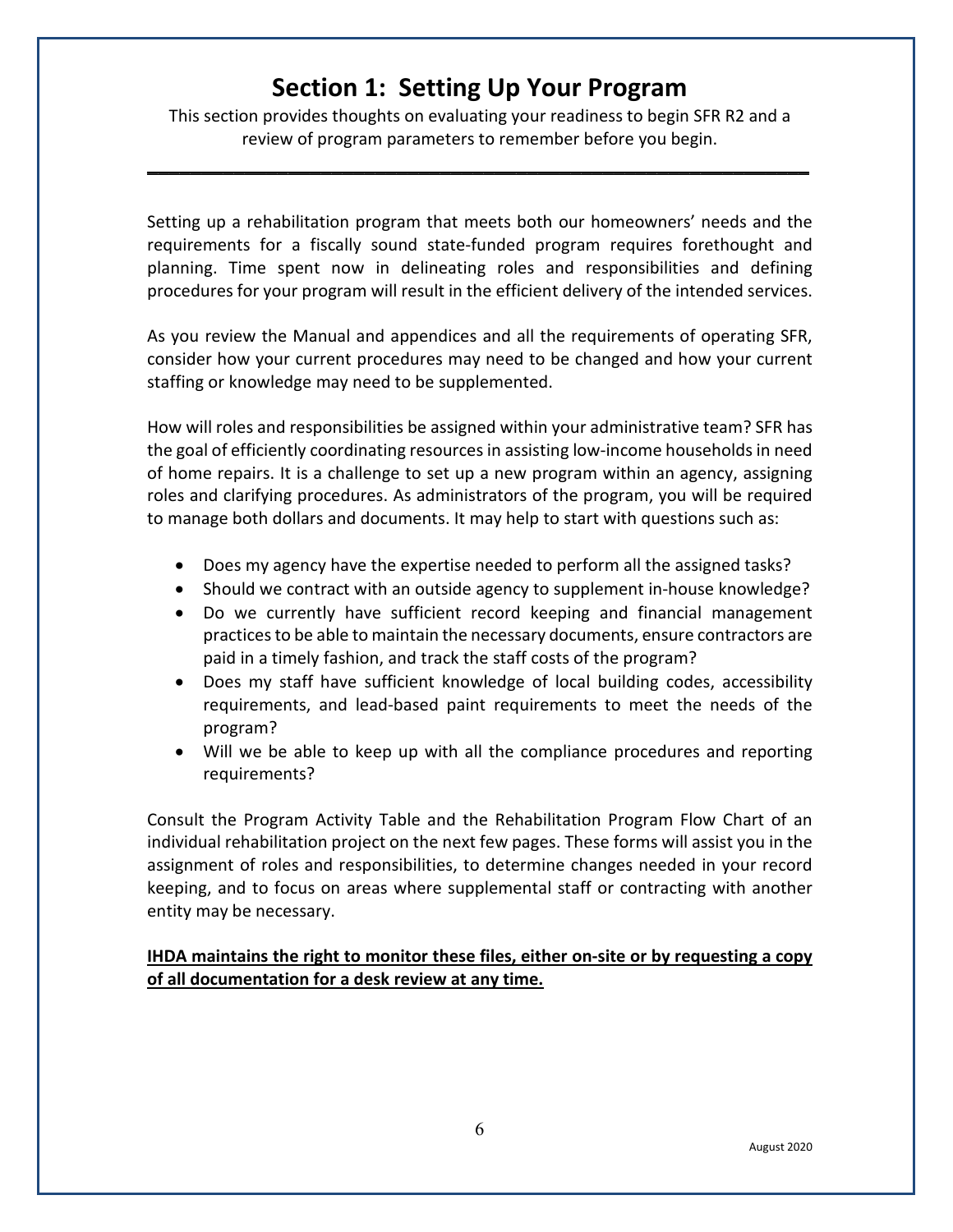## <span id="page-7-0"></span>**Program Activity Table**

Indicate which party will be the **primary (P)** decision maker and who will **assist (A)** for each activity.

| <b>Activity</b>                                            | <b>Staff Person</b> | <b>Third Party</b> | <b>Other</b> |
|------------------------------------------------------------|---------------------|--------------------|--------------|
| Interviews applicant                                       |                     |                    |              |
| Determines income eligibility                              |                     |                    |              |
| Determines program eligibility                             |                     |                    |              |
| Investigates and documents other<br>homeowner resources    |                     |                    |              |
| Reviews compliance with flood<br>and historic requirements |                     |                    |              |
| Prepares work write-ups and cost<br>estimates              |                     |                    |              |
| Secures contractors                                        |                     |                    |              |
| Prepares loan documents                                    |                     |                    |              |
| Records documentation                                      |                     |                    |              |
| Inspects work                                              |                     |                    |              |
| Pays contractors                                           |                     |                    |              |
| Submits payouts                                            |                     |                    |              |
| Maintains financial records                                |                     |                    |              |
| Performs follow-up                                         |                     |                    |              |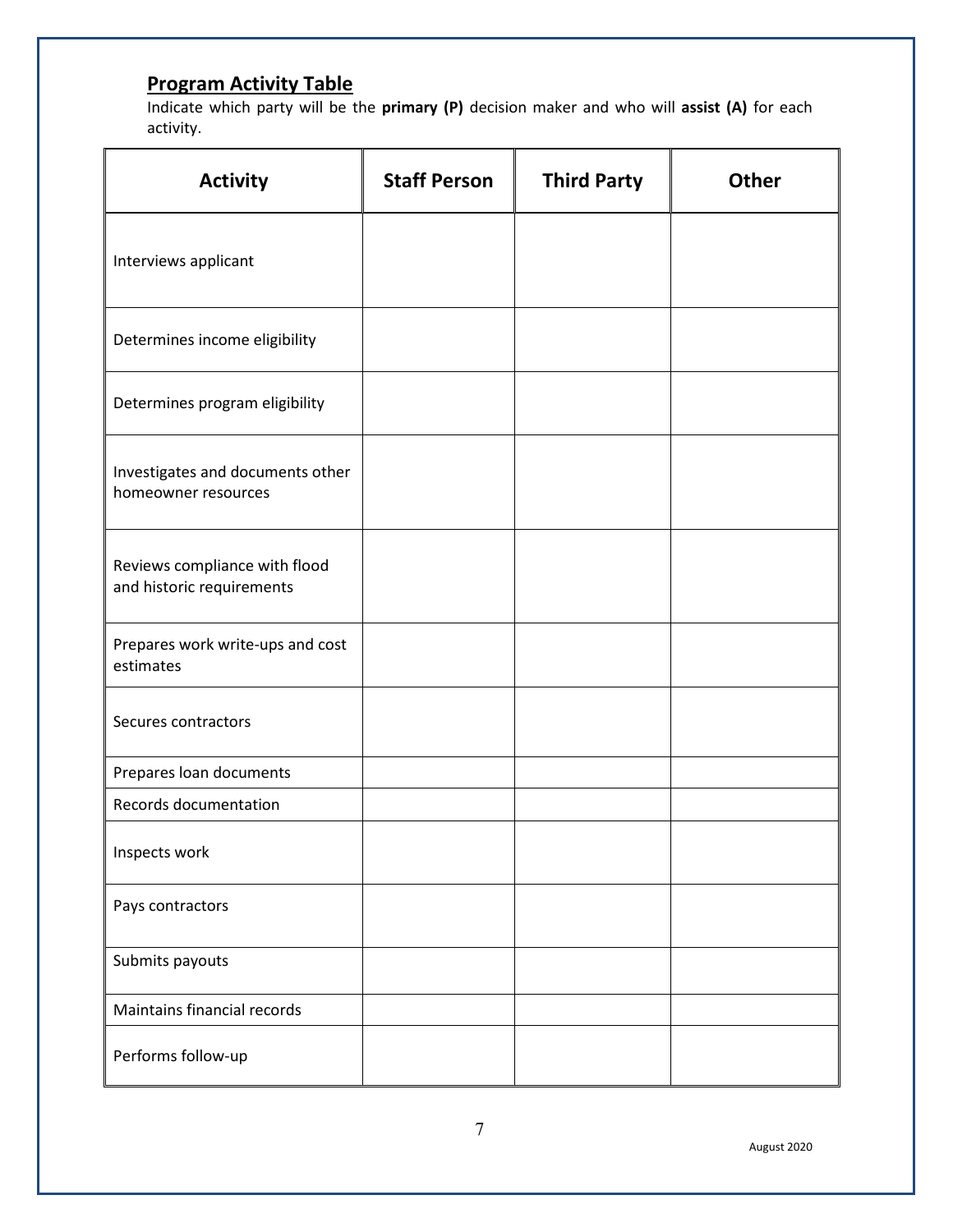<span id="page-8-0"></span>

August 2020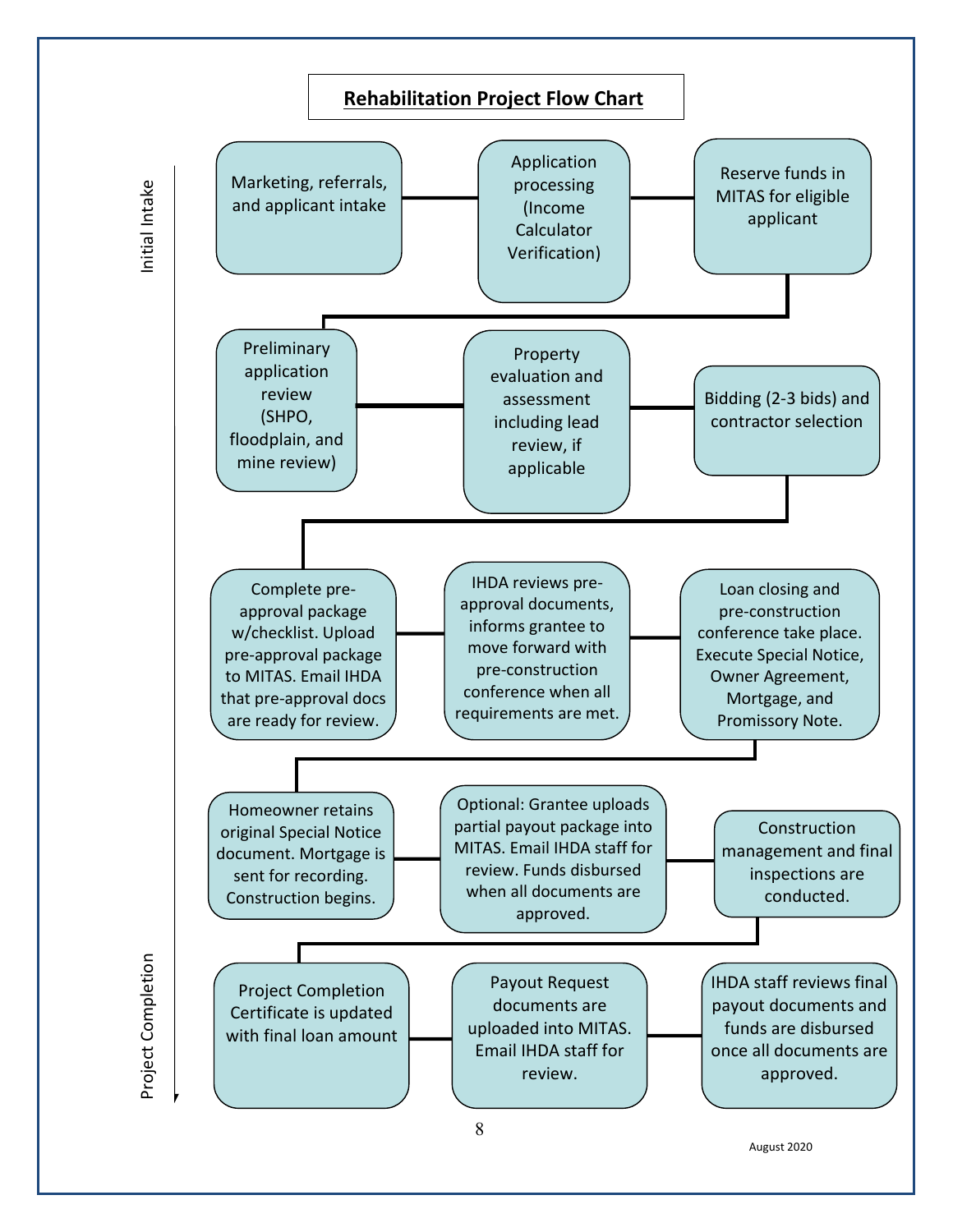#### <span id="page-9-0"></span>**Basic Program Parameters**

Let's review some of the basic program parameters for SFR as defined by IHDA's Community Affairs Department. A copy of the term sheet has been included in [Appendix](https://df7qosnywqs6g.cloudfront.net/wp-content/uploads/2020/08/Appendix-A-Guidance-and-Samples.zip)  [A.](https://df7qosnywqs6g.cloudfront.net/wp-content/uploads/2020/08/Appendix-A-Guidance-and-Samples.zip)

## **Project Timing**

SFR will operate for two years from the date of your initial closing with IHDA's Legal Department.

• Extensions beyond the two-year grant term are not allowed in accordance with the Illinois Grant Funds Recovery Act. All construction work must be completed by your program's expiration date. IHDA will allow payouts up to 60 days after your program's expiration date expires. It is the grantee's responsibility to be aware of the expiration date of their program and to track their spending. If you are ever unsure about your expiration date or amount of dollars available, please consult your Funding Agreement.

## <span id="page-9-1"></span>**Eligibility Parameters**

## **Eligible Households**

- Households must be at or below 80% area median income (AMI) for household size. Preference must be given to households at or below 50% AMI.
- Consult your Participant Selection Plan and Funding Agreement for the number of households you are targeting for your program.

## **Eligible Properties**

- Owner-occupied properties only
	- o Only single unit properties are eligible
	- o Must be sole residence of all homeowners
	- $\circ$  Must be held in fee simple title (no contracts for deed or ownership held in trust)
- Condominiums
	- o Obtain approval of the condo association, if necessary
- Mobile homes on a permanent foundation
	- o Homeowner must own the land underneath the mobile home
	- o Must be able to record the IHDA mortgage against the property
	- o Must be taxed as real estate, and not personal property
- Title must be clear of the following:
	- o Property must be clear of all contractor and tax liens
	- $\circ$  If property taxes have been sold to a tax buyer, the property is ineligible
	- o Properties with open foreclosure cases are ineligible
- Property must be taxed as real estate to be considered eligible (in order for the junior mortgage to be recorded on the home)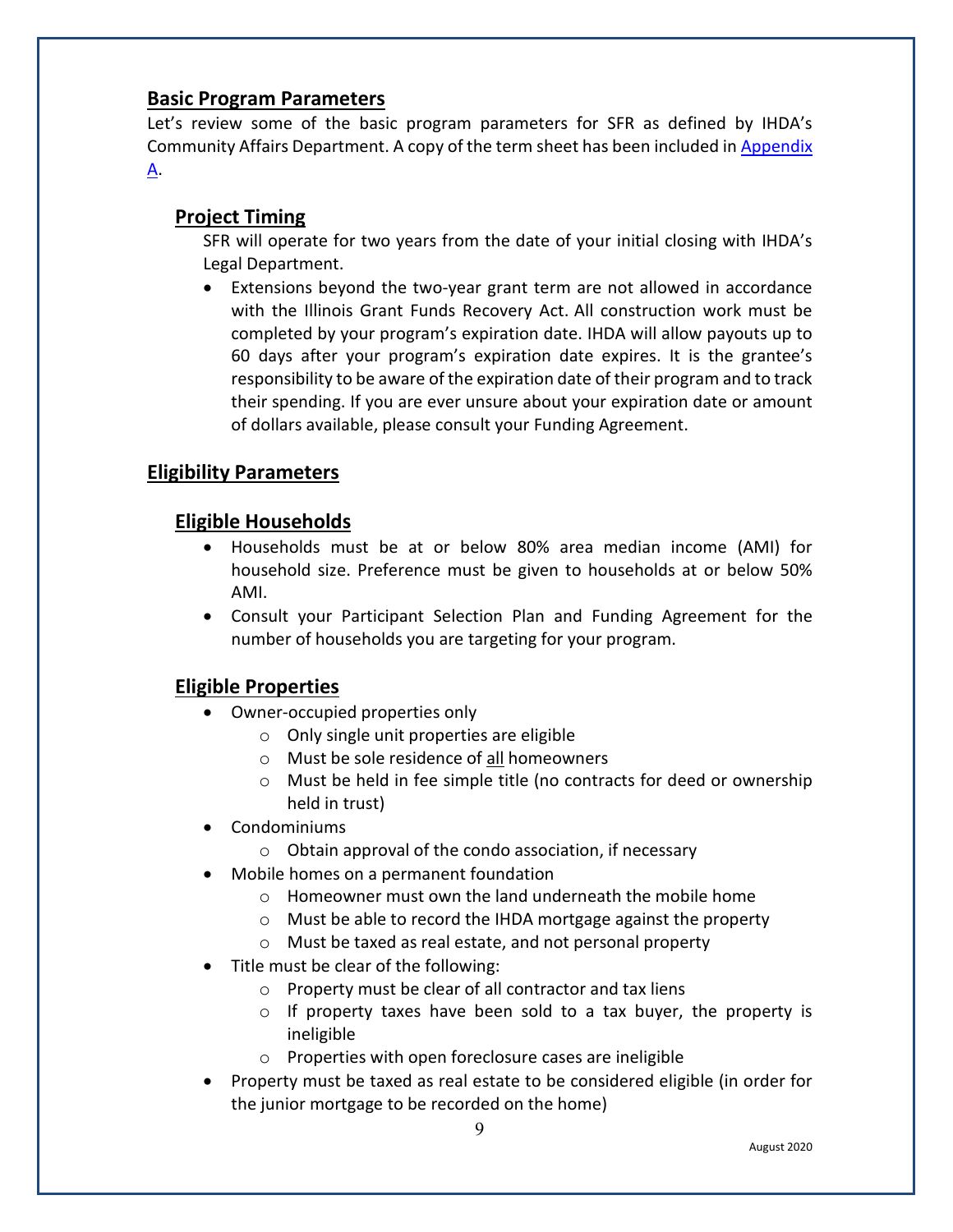## **Ineligible Properties**

- No reverse mortgages
- No investment properties
- No properties with a home equity line of credit
- No ownership in trust or under a contract-for-deed
- No properties primarily used for business (more than 50% of the floorspace is used for business)

## **Eligible Costs SFR**

- Per unit limit is \$45,000
- Total assistance limit per unit includes the following:
	- o Hard costs for replacement and repairs
	- o Hard costs for health and safety items
	- $\circ$  Soft costs, including title search, recording fees, termite inspections
	- o Project delivery is the administrative costs associated with each project
		- Up to 15% of the hard and soft costs for actual work performed related to work write-ups, cost estimates, inspections, and permits (when excluded from contractor's overhead costs). **Note**: You should not "back into" your project delivery (i.e. figure out 15% of your hard and soft costs and complete your project delivery worksheet to reflect that amount.) Your project delivery should reflect the *actual* hourly wage for staff and the *actual* hours worked on the project.

## **Eligible Costs Roof Only Option (SFR-R)**

- Per unit limit for roof only option is \$16,500
- Total assistance limit per unit includes the following:
	- o Hard costs for replacement and repairs of roof, including rafters, soffits, gutters, fascia, and downspouts
	- o Soft costs, including title, recording fees, termite inspections
	- o Project delivery is the administrative costs associated with each project
		- Up to 15% of the hard and soft costs for actual work performed related to work write-ups, cost estimates, inspections, and permits (when excluded from contractor's overhead costs). **Note**: You should not "back into" your project delivery (i.e. figure out 15% of your hard and soft costs and complete your project delivery worksheet to reflect that amount.) Your project delivery should reflect the *actual* hourly wage for staff and the *actual* hours worked on the project.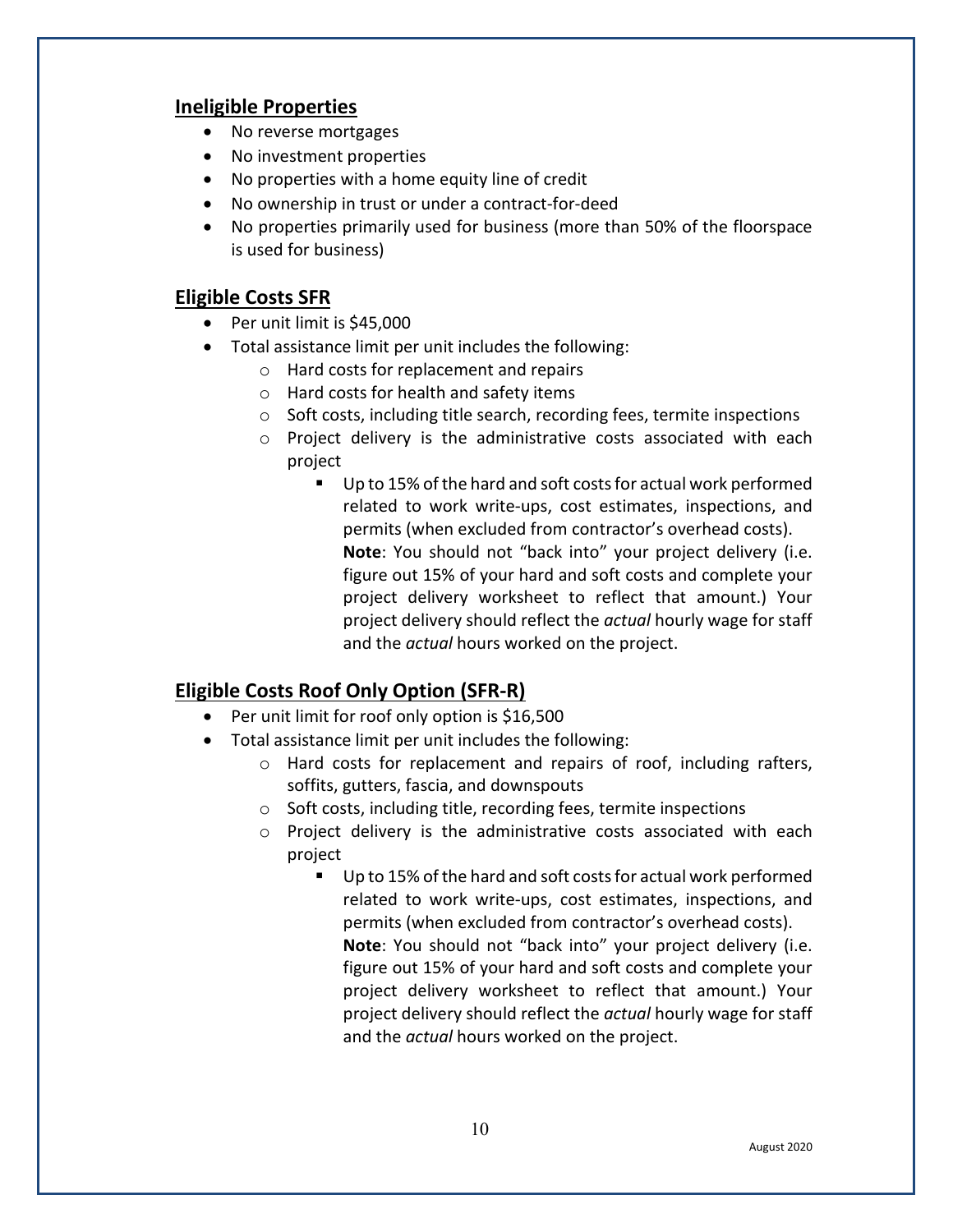## <span id="page-11-0"></span>**Program Document Requirements**

### **Promissory Note and Mortgage Provisions**

- The full maximum limit for SFR (\$45,000) or SFR-R (\$16,500) will be reflected in the Promissory Note and Mortgage. The actual loan amount will be identified in the Project Completion Certificate, which is completed after all rehabilitation is complete.
- The forgivable loan amortization period begins on the first day of the first calendar month after the final signature date on the Project Completion Certificate. See the Promissory Note for further details.
- Assistance for SFR is forgiven monthly over the five-year term  $(1/60<sup>th</sup> a)$ month) until completely forgiven after year five.
- Assistance for SFR-R is forgiven monthly over a three-year term  $(1/36<sup>th</sup> a)$ month) until completely forgiven after year three.
- If the home is sold before the affordability term ends, the unforgiven balance will be due out of net proceeds.
- The Promissory Note and Mortgage must be executed by the homeowner prior to any construction being done.
- Homeowners should be informed that there is no cash-out refinancing allowed during the affordability period.
- The homeowner should thoroughly review the Promissory Note and Mortgage for further information.

### **Special Notice About Your Forgivable Loan**

- This Special Notice informs homeowners that they have been awarded up to \$16,500 for roof repair through the SFR-R program, or \$45,000 through the SFR program for home repairs.
- The actual loan amount will be included on the Project Completion Certificate.
- The Special Notice informs homeowners that their actual loan amount will be included on the Project Completion Certificate.
- Homeowners must complete and sign this form at the pre-construction conference after they have been pre-approved for construction.
- The grantee must ensure that the homeowner obtains a copy of their executed Special Notice and keep a copy of the Notice in the applicant's file. The digital version should be sent to IHDA in the payout package along with the other disbursement documents listed on the payout request checklist.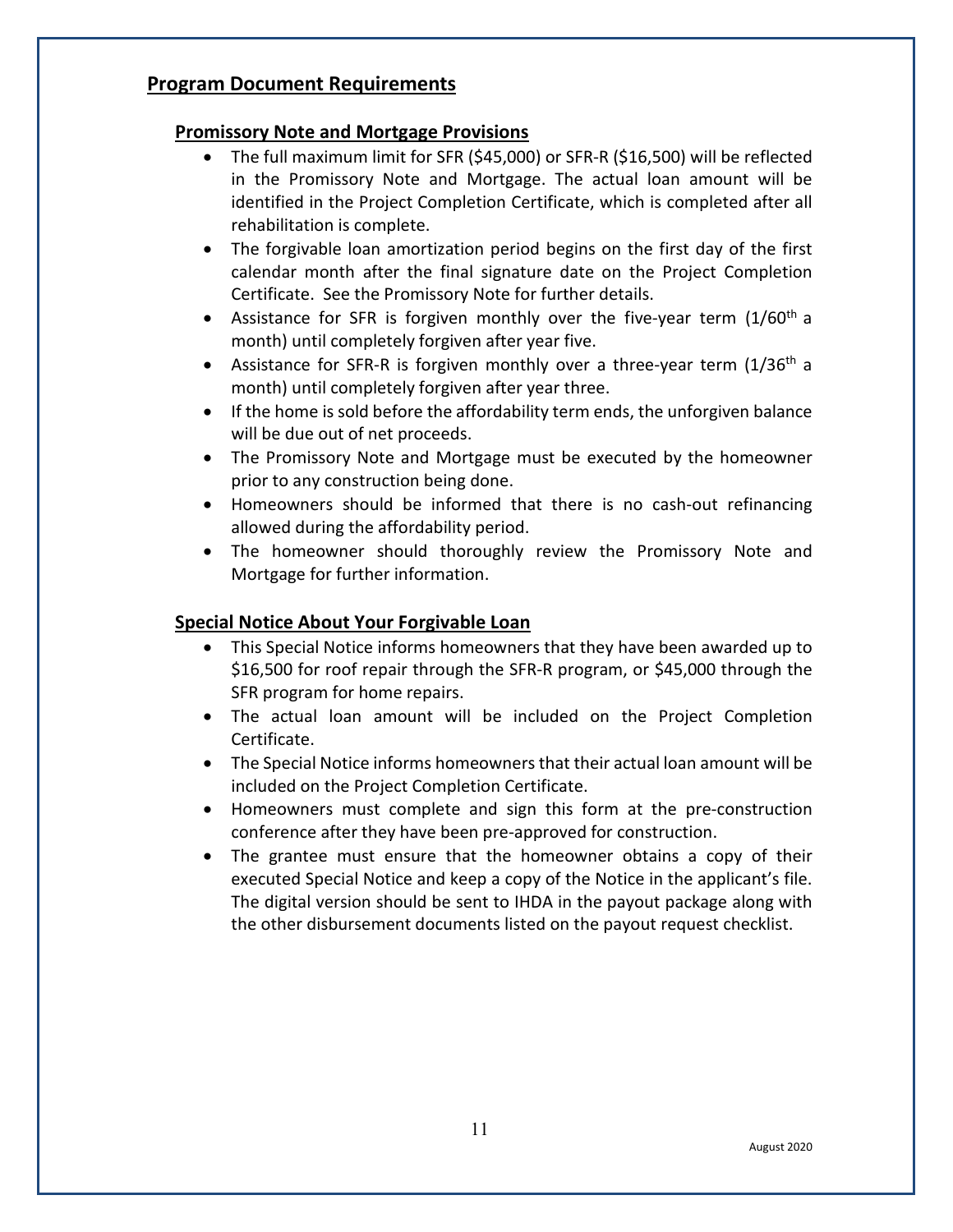# **Section 2: Establishing a Contractor Pool**

<span id="page-12-0"></span>This section addresses contractor pre-qualification, insurance and licensing requirements, and other contractor concerns

**\_\_\_\_\_\_\_\_\_\_\_\_\_\_\_\_\_\_\_\_\_\_\_\_\_\_\_\_\_\_\_\_\_\_\_\_\_\_\_\_\_\_\_\_\_\_\_\_\_\_\_\_\_\_\_\_\_\_\_\_\_**

Do you have qualified contractors to do the work? Do you know your contractors? Are they going to do the work professionally, quickly, and even kindly? Are they financially stable and dependable enough to complete the job? Do they have the required licenses and insurances?

Perhaps some of these questions are rhetorical, but they should all be asked while setting up your program.

Most rehabilitation programs rely on a pool of pre-qualified contractors. The grantee advertises or otherwise seeks out interested contractors. IHDA recommends that the grantee have the contractor complete the Statement of Contractor's Qualifications , we have included this form in [Appendix F.](https://df7qosnywqs6g.cloudfront.net/wp-content/uploads/2022/02/Appendix-F-Contractor-Forms.-SFR-Round-2.zip) The grantee will also need to review the contractors' insurance information, as well as any required licenses. All insurance and licenses should be current, and a copy should be maintained in the grantee's files.

#### <span id="page-12-1"></span>**Insurance Requirements**

Minimum coverage should include the following:

- **Workmen's Compensation and Employee's Liability** Workmen's compensation of not less than the statutory amount and employer's liability of not less than \$500,000 per person.
- **Auto Insurance** A minimum combined single limit of not less than \$500,000 for injuries, including accidental death, or damages caused by the contractor's vehicles on the site.
- **Comprehensive Public Liability** Not less than \$1,000,000 for accidents or injuries for each occurrence, and not less than \$2,000,000 in the aggregate for the policy term.

#### <span id="page-12-2"></span>**Procurement**

Grantees should adhere to the following tenets when establishing procurement policies for the program:

#### • **Maximize Competition**

In order to ensure that a job is reasonable, open competition should be maximized. At least two, but preferably three proposals from your pre-qualified list of contractors should be received in order to obtain the best possible price for the work to be done.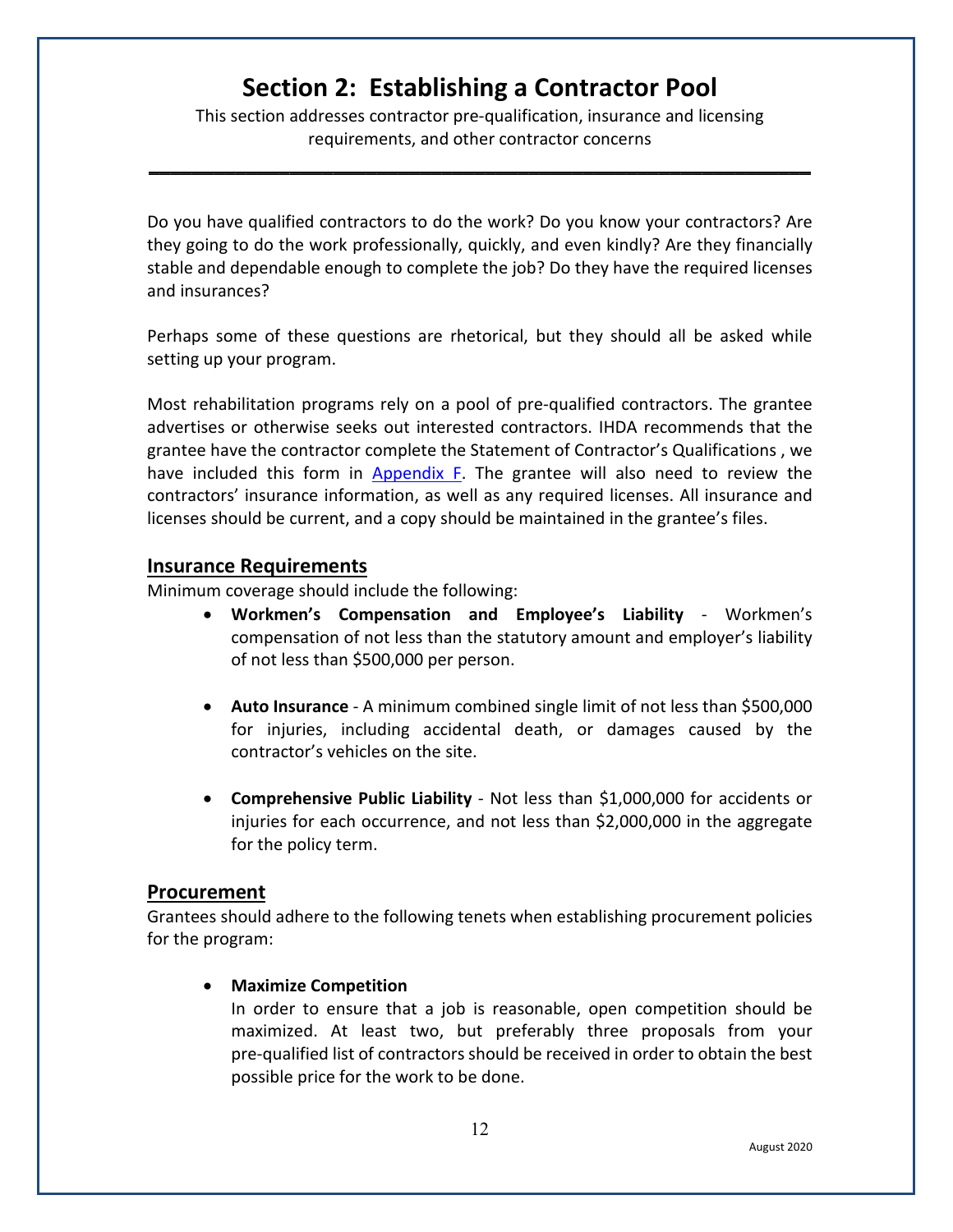#### • **Ensure Project Costs are Reasonable**

An independent cost estimate based on local cost data should be done prior to the bids. The bids are then compared to each other and to the cost estimate. The accepted bid must be within a reasonable range (usually 10%, sometimes more on smaller projects) of the cost estimate. IHDA requires that you use a cost estimating software for developing work write-ups and cost estimates. If your municipality or agency does not own this software, you may purchase it and request reimbursement from your administrative funds.

#### • **Avoid Conflicts of Interest**

No conflict of interest may exist between contractors and the grantee. There must be a clear distinction of duties performed by the entity performing the rehabilitation and the parties that develop work write-ups/cost estimates, approve progress and final draw requests, resolve disputes, and/or approve funding of individual households.

#### • **Unauthorized Compensation**

Grantees may not receive or demand from builder, remodeler, contractor, supplier, or borrower:

- o Kickbacks
- o Commissions
- o Rebates
- o Other compensation

#### • **Select Contractors that are Responsive and Qualified**

Ensure that contractors submitting bids are qualified to complete the work specified in their proposals and are properly licensed and insured.

#### <span id="page-13-0"></span>**Prevailing Wage**

Currently, State Prevailing Wage regulations do not apply to Trust Fund rehabilitation projects under SFR.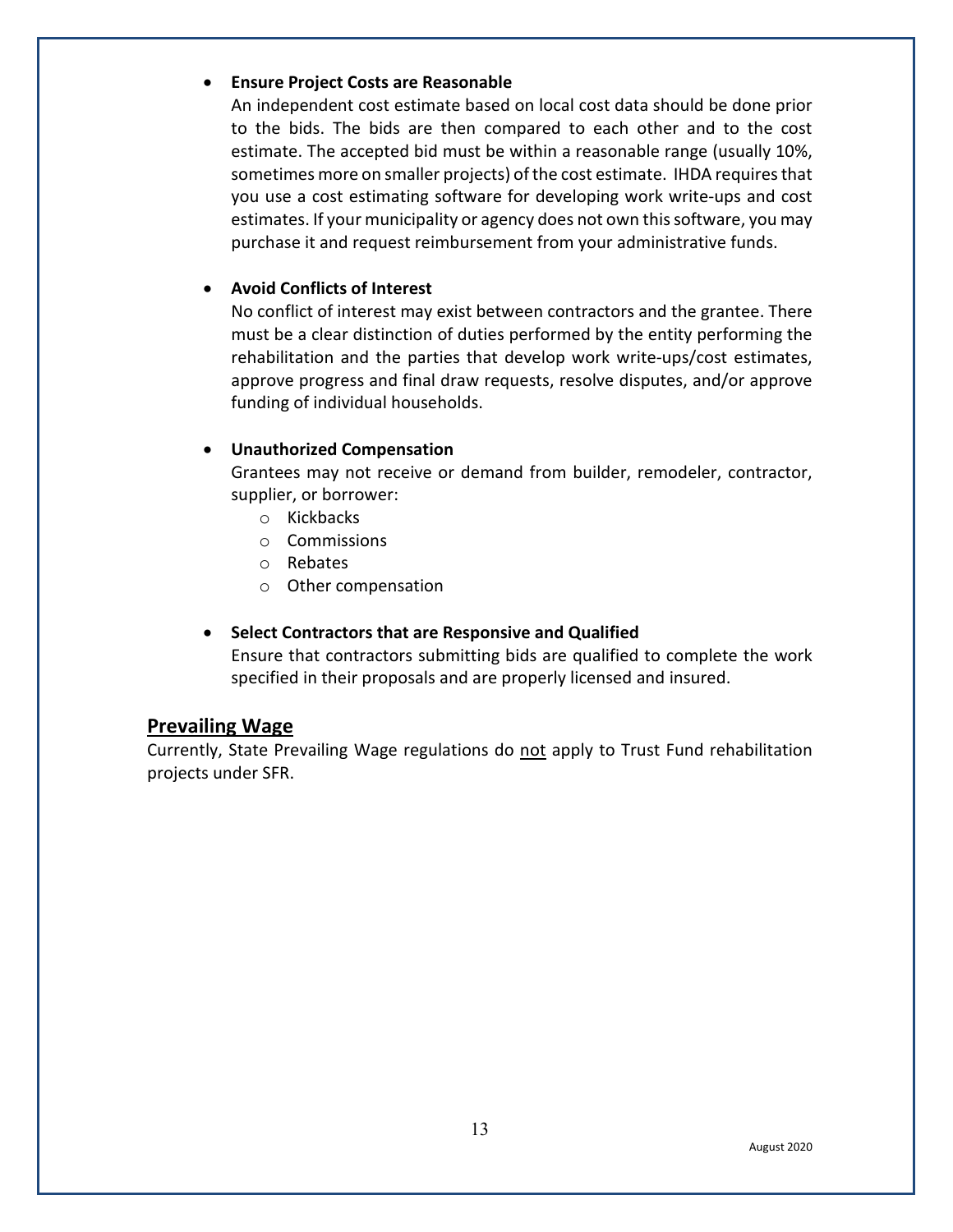# **Section 3: Marketing and Applicant Intake**

<span id="page-14-0"></span>This section addresses the requirements of intake procedures as you begin to accept applications for your program, including income verification and eligibility.

**\_\_\_\_\_\_\_\_\_\_\_\_\_\_\_\_\_\_\_\_\_\_\_\_\_\_\_\_\_\_\_\_\_\_\_\_\_\_\_\_\_\_\_\_\_\_\_\_\_\_\_\_\_\_\_\_\_\_\_\_\_**

Marketing your program should be done in an open and informative manner. All potentially eligible applicants should have equal access to the available resources.

Flyers or brochures should be developed and provided to potential applicants and referral agencies, as well as placed in appropriate public places. The flyers and brochures should briefly describe the program and the eligibility requirements. Materials should include:

- Brief description of SFR and SFR-R
- Eligibility requirements
- Funding available per home and terms of funding
- Instructions on obtaining an application or further information

#### <span id="page-14-1"></span>**Determine Applicants to Serve**

You may be using a ranking system, first-come first-served basis, or lottery to see which of your applicants can be served with your allocated funding amount. Here are a few tips to assist you:

- **First-Come, First-Served** Always date-stamp applications. Track required documentation requested from applicants.
- **Ranking Applicants** Be upfront. Document your rankings and be prepared to justify them.
- **Lottery** Make it public. Pull a number of back-ups in case someone drops out of the program or proves to be ineligible.

It may be helpful to put together a list of documents an applicant should bring with them to your initial meeting. This list should include proof of income. This is also a good time to establish expectations with the applicants. [Appendix C](https://df7qosnywqs6g.cloudfront.net/wp-content/uploads/2021/08/Appendix-C-Application-Info-Forms.zip) includes both a sample "Items to Bring to the Interview" and "Homeowner Expectations" but both should be tailored to the type of work to be done under your program.

#### <span id="page-14-2"></span>**Complete Sample File Checklist**

This document outlines what files you should be collecting during the course of a homeowner rehabilitation project, from start to finish. The list is broken up into the following sections: Homeowner Eligibility, Loan Settlement, Construction, Close-out. Please refer to the Sample File Checklist in [Appendix B](https://df7qosnywqs6g.cloudfront.net/wp-content/uploads/2021/06/Appendix-B-Checklists-1.zip) when collecting documents for the homeowner's project.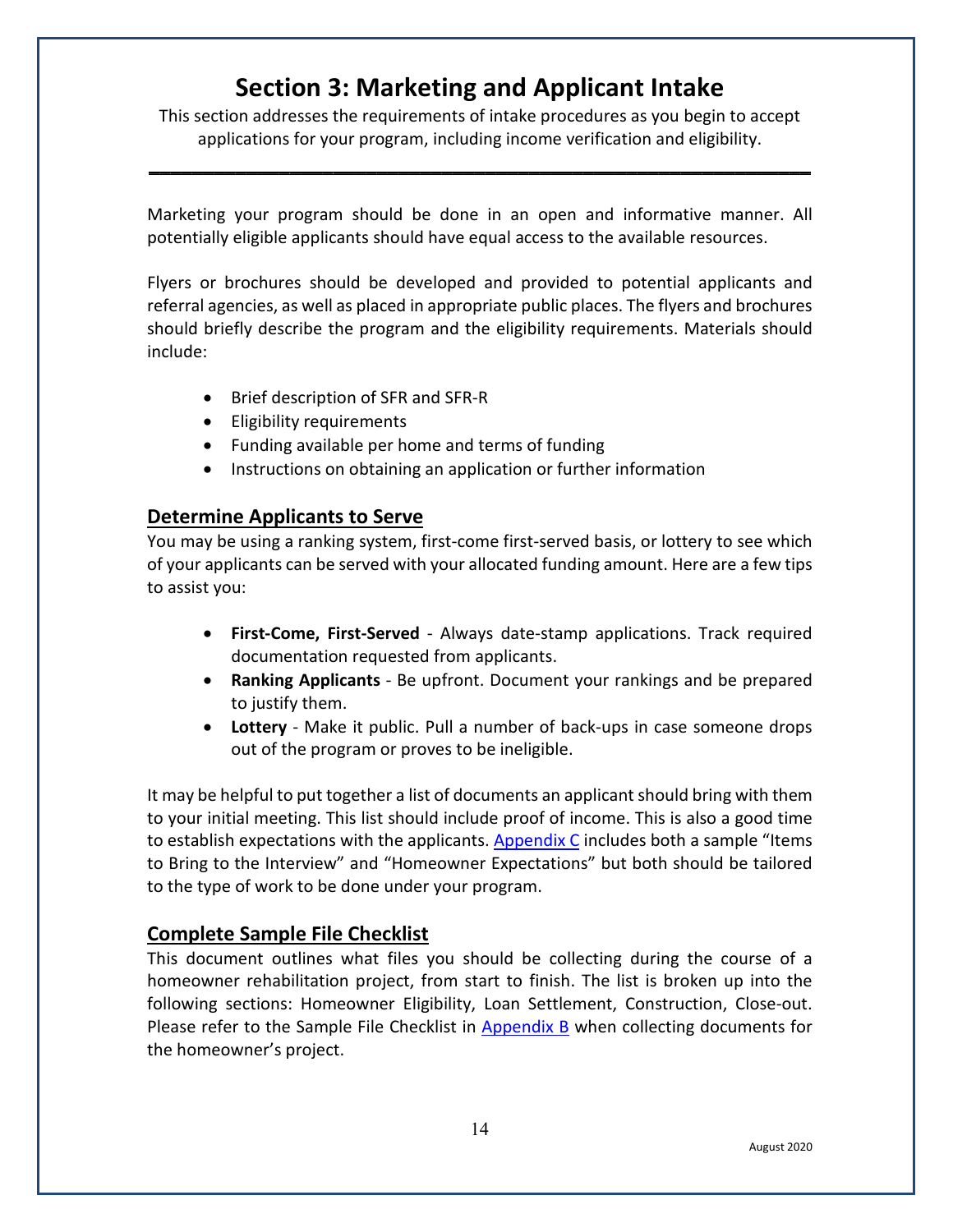## <span id="page-15-0"></span>**Determine Eligibility**

Utilize your IHDA Participant Selection Plan (PSP). Grantees must follow the approved PSP in determining eligibility.

Here are some questions that should be answered in your initial discussion with the applicant. Please keep in mind that you will need to document the responses to these questions:

- Does the applicant own the home outright?
- Is ownership of the home under a trust or contract-for-deed? Ownership in trust or under a contract-for-deed is not eligible under the program. Ownership must be held in fee simple title.
- Are there any documents other than a deed recorded against the property?
- Is the property the sole residence of all owners?
- How many persons live in the household and what are their ages?
- What is the annual household income?
- Will the homeowner accept the placement of a lien on the property and agree to the terms of the Owner Agreement, Promissory Note, and Mortgage?
- Does the homeowner have adequate property insurance? Is the property insurance in the homeowner's name?

## <span id="page-15-1"></span>**Confirm Ownership of Property**

IHDA requires a Title Search for all properties to ensure the property rightfully belongs to the homeowner(s) and there are no outstanding liens that would put the home at risk. A Limited Title Search is acceptable for substantiating ownership of property. If one or more homeowners are appearing in the title search that are not present due to death, IHDA will require additional documentation for review. You will need to produce documentation that proves ownership for the homeowner applying for funding (e.g., a will, divorce documents, or other relevant material).

• **Note:** Limited Title Searches are acceptable to verify if a property meets the SFR ownership requirements outlined below

## <span id="page-15-2"></span>**Verify Income**

Use the IHDA Income Calculator [\(Appendix C\)](https://df7qosnywqs6g.cloudfront.net/wp-content/uploads/2021/08/Appendix-C-Application-Info-Forms.zip) to determine if the applicant is eligible for the Program. The household income must be at or below 80% area median income.

Grantees will use the Community Affairs Income Calculator to certify the gross amount of income of all adult household members that is anticipated to be received during the upcoming 12 month period. Refer to th[e HUD Occupancy Handbook](https://www.ihda.org/wp-content/uploads/2019/10/Appendix-3_HUD-Handbook_Acceptable-Forms-of-Verification-1.pdf) for a detailed listing of acceptable forms for verifying income.

All income verifications will require one of the following supporting documents to be kept in the applicant's file including: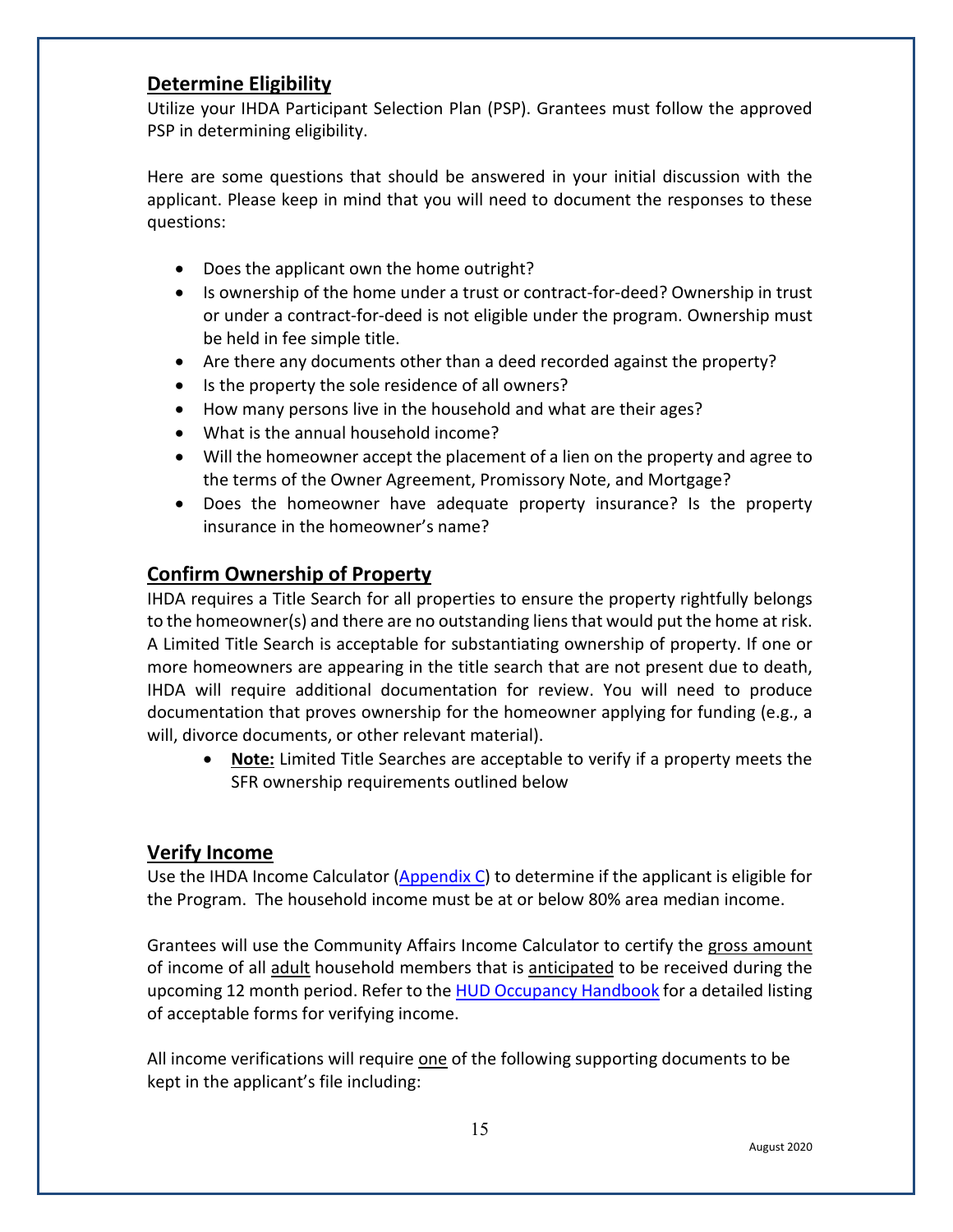- 3rd party verification from employers/SSA
- Copies of pay stubs and/or bank statements of at least three pay periods
- Certified copy of tax returns

**Note**: Income documentation must be current within 180 days of project start to be valid.

## <span id="page-16-0"></span>**Reserve Funds in MITAS**

## **MITAS Loan Reservation System**

Grantees must reserve funds in MITAS as soon as they feel they have a qualified applicant. You may designate up to three (3) staff members from your agency to be a MITAS Administrator by completing the MITAS System Administrator form [\(Appendix H\)](https://df7qosnywqs6g.cloudfront.net/wp-content/uploads/2021/03/Appendix-H-MITAS-Manual-and-Forms.zip). The designated administrator(s) will be given a MITAS username and password so they may input the applicant's information and upload any necessary documentation. See the SFR R2 Reservation Manual and Uploading Guide [\(Appendix H\)](https://df7qosnywqs6g.cloudfront.net/wp-content/uploads/2021/03/Appendix-H-MITAS-Manual-and-Forms.zip) for detailed instructions on reserving funds and uploading documents.

Once you have an eligible household, you can go into MITAS and reserve funds for this property, up to the \$45,000 maximum allocation.

## **Base Income for the Household**

You are to use the **Adjusted Household Income** from the **Community Affairs Income Calculator** when determining the household's base income on the **Primary Mortgagor Information** screen. We have taken the guesswork out of calculating this figure. You will simply go to the **Eligibility + Signature** tab of the Income Calculator section entitled **"Income to Enter in MITAS Loan Reservation"** and enter the EXACT amount that is shown. (Adjusted Household Income divided by 12). Enter income in the **Primary Mortgagor** screen only. **Do not enter income into the co-mortgagor screens.** (**Note:** You will enter income for all adult household members listed on the Community Affairs Income Calculator and submit all pages of the Income Calculator to IHDA.)

#### <span id="page-16-1"></span>**Execute Legal Documents**

The following documents are exhibits to your Funding Agreement and can be found in [Appendix C.](https://df7qosnywqs6g.cloudfront.net/wp-content/uploads/2021/08/Appendix-C-Application-Info-Forms.zip)

#### **Owner Agreement**

IHDA provides an Owner Agreement as part of the legal documents for the program. This Agreement is a contract between the grantee and the homeowner and should be executed during the pre-construction conference. Review this document carefully with the program participant to ensure a mutual understanding of the activities undertaken and the overall program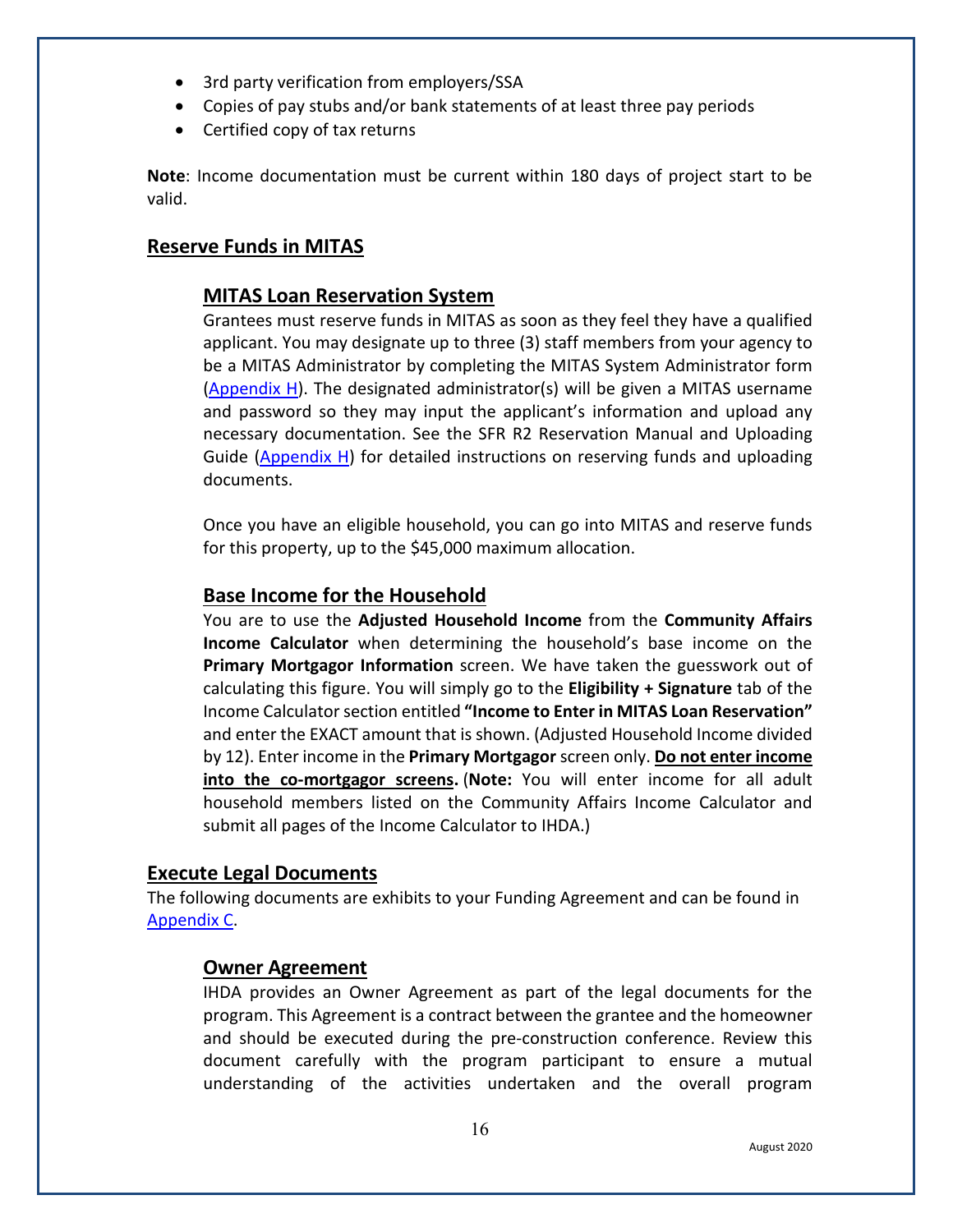requirements. Be sure to keep a copy of the executed Owner Agreement in the applicant's file for future reference.

#### **Owner Affidavit**

As part of the Owner Agreement, the homeowner is required to execute the Owner Affidavit. This document certifies that the home is the owner's sole residence and the property will remain owner-occupied throughout the loan term. Be sure to keep a copy of the executed Owner Affidavit in the applicant's file for future reference.

#### **Construction Contract**

The Construction Contract is an agreement between the owner and the contractor. This document is an exhibit to the Owner Agreement provided by IHDA's Legal department. Review this document carefully with the homeowner as it must be executed prior to the start of any construction. Be sure to keep a copy of the executed Construction Contract in the applicant's file for future reference.

#### <span id="page-17-0"></span>**Execute Program Documents**

The following documents are found in [Appendix I.](https://df7qosnywqs6g.cloudfront.net/wp-content/uploads/2020/08/Appendix-I-Fillable-Note-Mortgage-and-Special-Notice.zip)

**Special Notice About Your Forgivable Loan** (keep original in applicant's file) IHDA has implemented the use of the Special Notice About Your Forgivable Loan. This document informs the borrower that they will sign a Promissory Note and Mortgage that will not state their actual loan amount, it will instead indicate an "up to" maximum loan amount. The final loan amount will be available once rehabilitation is complete and will be specified in the Project Completion Certificate. Be sure to keep a copy of the executed Special Notice in the applicant's file for future reference.

#### **Promissory Note**

The IHDA Promissory Note will indicate the maximum loan amount for the program. The Note will not specify the actual loan amount, it will instead indicate \$45,000 for the full SFR component and \$16,500 for the roof only component. The date of the Note should reflect the date of the pre-construction conference. The final loan amount will be reflected on the Project Completion Certificate. The forgivable loan amortization period begins on the first day of the first calendar month after the final signature date on the Project Completion Certificate.

#### **Mortgage**

Similar to the Note, the IHDA Mortgage will not specify the actual loan amount; instead it will indicate the \$45,000 maximum loan amount for SFR and \$16,500 for SFR-R. The Mortgage date should reflect the date of the pre-construction conference. The final loan amount will be reflected on the Project Completion Certificate.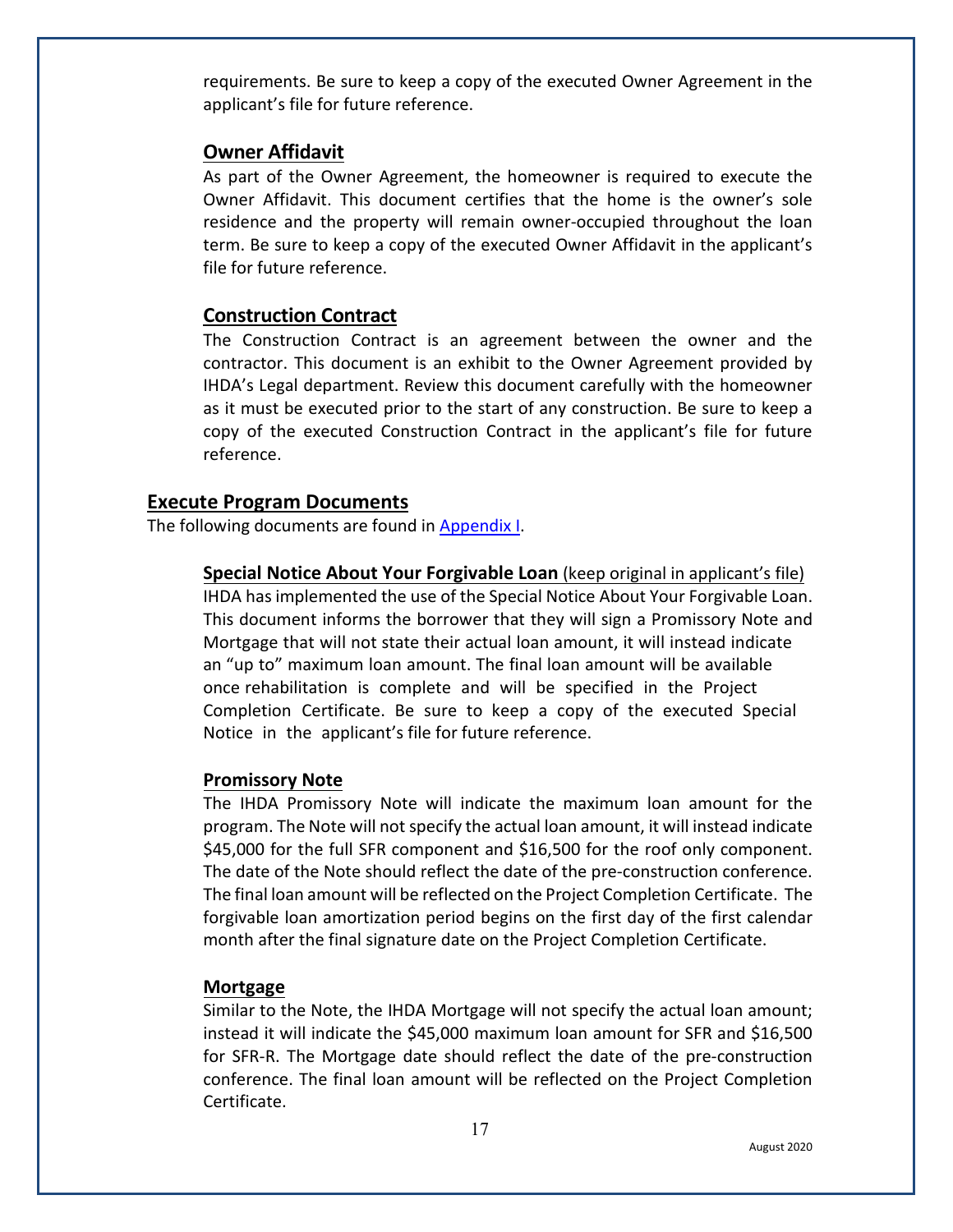# <span id="page-18-0"></span>**Section 4: Environmental and State Administrative Requirements**

This section addresses environmental and state administrative requirements, including floodplain concerns, state historic preservation review, lead-based paint regulations, and other administrative requirements.

**\_\_\_\_\_\_\_\_\_\_\_\_\_\_\_\_\_\_\_\_\_\_\_\_\_\_\_\_\_\_\_\_\_\_\_\_\_\_\_\_\_\_\_\_\_\_\_\_\_\_\_\_\_\_\_\_\_\_\_\_\_**

SFR is supported by funds from the Affordable Housing Trust Fund. As such, the State of Illinois requirements for rehabilitation projects apply.

## <span id="page-18-1"></span>**Historic Preservation**

IHDA requires an approval/no comment letter back from the State Historic Preservation Office for all Trust Fund projects.

The State Historic Preservation Office (SHPO) must review all homes to be rehabilitated, including those that will receive only a moderate amount of rehabilitation. A sample letter is provided for you in [Appendix D.](https://df7qosnywqs6g.cloudfront.net/wp-content/uploads/2020/08/Appendix-D-Environmental-and-SHPO.zip)

Send your letter and attachments to:

State Historic Preservation Office Illinois Department of Natural Resources Attn: Review & Compliance 1 Old State Capitol Plaza Springfield, IL 62701 217-782-4836

Include the following documentation for each property to be reviewed:

- Street map showing location of property
- Two current, unobstructed color photographs of the property
- A brief description of the rehabilitation to take place. (**Note**: Simply stating "rehabilitation" will likely raise questions and cause a delay.)
- Include a summary of the work write-up

If your project is located in an historic area, additional documentation will most likely be required.

**Note:** IHDA will not issue a pre-approval unless you have received an approval/no comment letter back from the State Historic Preservation Office.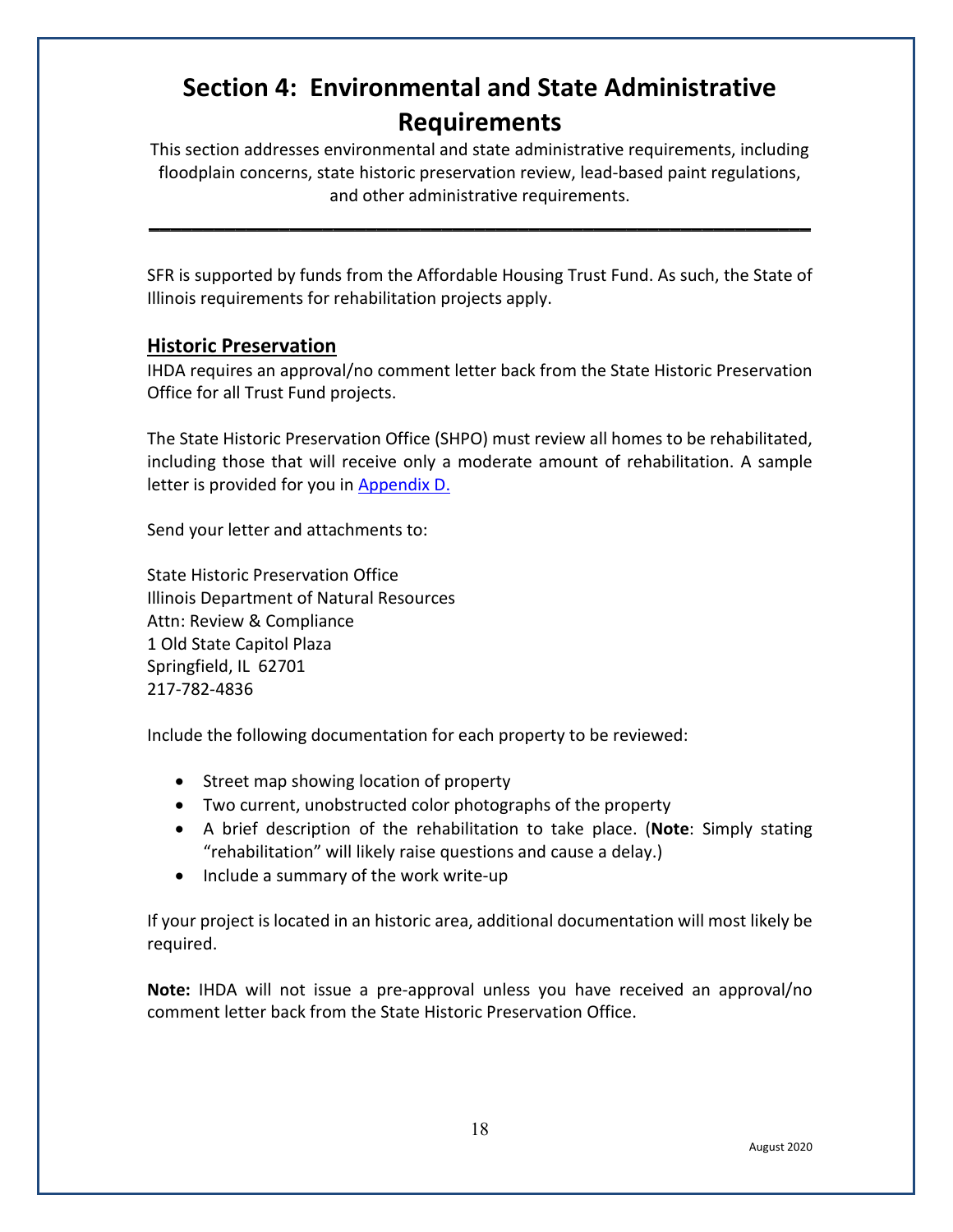## <span id="page-19-0"></span>**Illinois Accessibility Code Guidelines**

The Illinois Accessibility Code is a set of regulations that implement the Illinois Environmental Barriers Act (410ILCS 25). The Code establishes minimum scoping and technical design requirements to ensure that newly-constructed or renovated buildings in Illinois comply with accessibility standards that guarantee they are safe and readily accessible to persons with physical limitations. This Code also addresses areas of difference between federal accessible design standards such as the 2010 Americans with Disabilities Act (ADA), standards for accessible design (28 CFR 36 [2010]), and the Code. Together with the Environmental Barriers Act (EBA), the Code has the force and effect of law in the State of Illinois. See [Appendix E](https://df7qosnywqs6g.cloudfront.net/wp-content/uploads/2020/08/Appendix-E-Accessibility-Documents.zip) for the Code.

## <span id="page-19-1"></span>**Property Insurance**

The homeowner must have a current Homeowners Insurance Policy. Grantee must make sure the insurance is kept current while the home is under construction. Since IHDA will have a financial interest in the property, property insurance coverage must be extended to reflect "Illinois Housing Development Authority" as "Additional Insured". This extension will ensure that IHDA has certain rights as to notice and termination of the insurance policy. Be sure the Homeowners Insurance reflects the following:

|          | Additional Insured: Illinois Housing Development Authority |
|----------|------------------------------------------------------------|
| Address: | 111 E. Wacker Dr., Suite 1000                              |
|          | Chicago, IL 60601                                          |

## <span id="page-19-2"></span>**Floodplain Requirements**

Executive Order 2006-05 governs the development and rehabilitation of properties in the floodplain with State dollars. You must document whether each property is located in a 100-year floodplain. If the property is located in the 100-year floodplain, then flood insurance is required before a property can benefit from State-funded assistance. To check if a property is in the 100-year floodplain, you will need to consult the Flood Insurance Rate Map (FIRM) for that address published by FEMA. You can create and print a copy of a "FIRMette" on the FEMA website: [https://msc.fema.gov/portal.](https://msc.fema.gov/portal) There is also a tutorial on the website to assist you. Retain a copy of the FIRM map for your files and submit a color copy to IHDA with your pre-approval package. An example of a FIRM and a copy of Executive Order 2006-05 are included as Appendix D. For properties located within a 100-year floodplain, the homeowner must have flood insurance and must include IHDA as an additional insured.

## <span id="page-19-3"></span>**Additional NFIP Floodplain Requirements for Rehab within a Floodplain**

The National Flood Insurance Program requires that "if the cost of improvements or the cost to repair the damage exceeds 50 percent of the market value of the building, it must be brought up to current floodplain management standards. That means an existing building must meet the requirements for new construction." (Excerpt from unit 8 (page 3) of "NFIP Floodplain Management Requirements: A Study Guide and Desk Reference for Local Officials"). Unit 8 is located i[n Appendix D](https://df7qosnywqs6g.cloudfront.net/wp-content/uploads/2020/08/Appendix-D-Environmental-and-SHPO.zip) for your reference.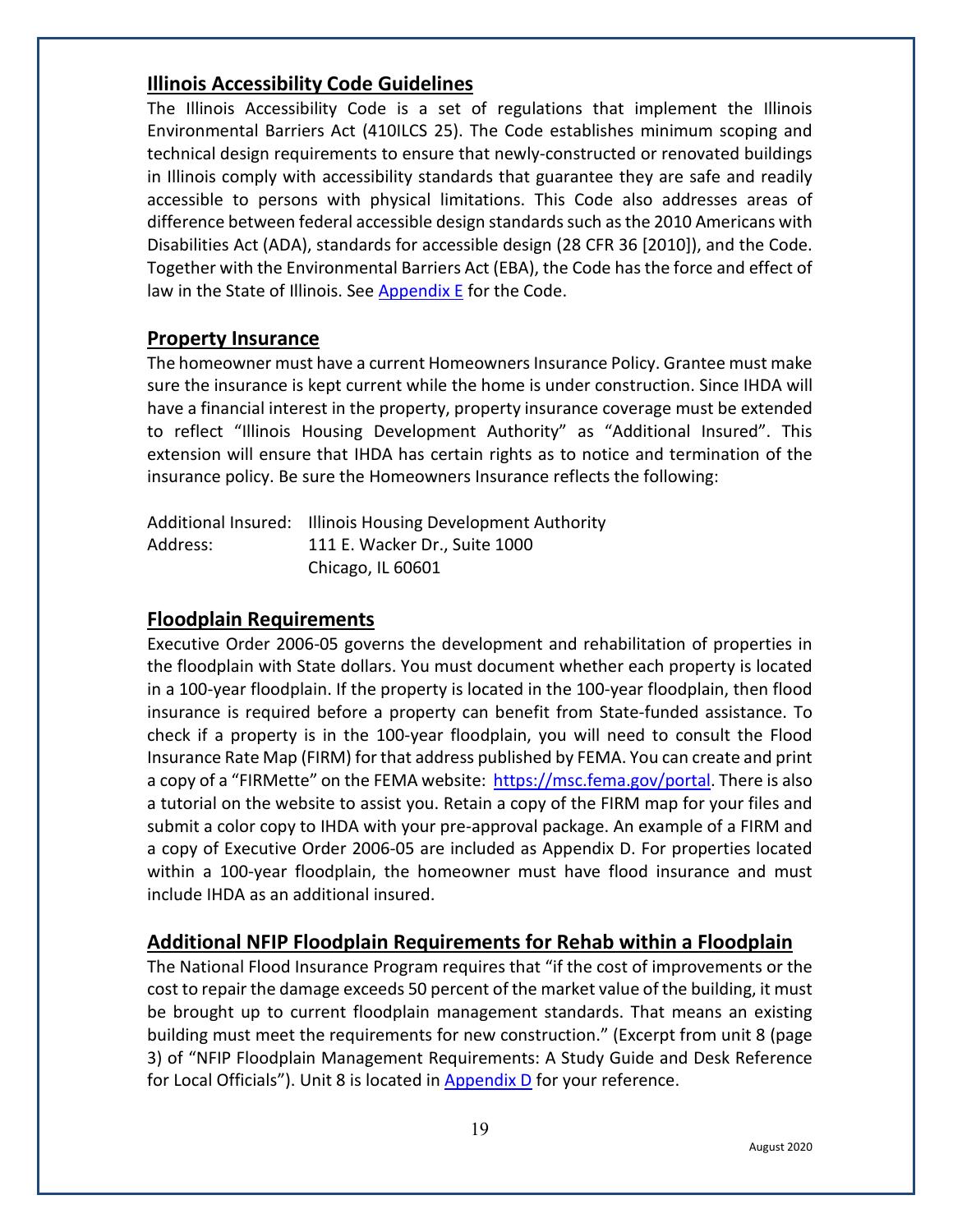Cost of improvement project  $> 50$  percent Market value of the building

The entire NFIP Floodplain Management Requirement guide can be found in full at the following FEMA site: <https://www.fema.gov/floodplain-management-requirements>

The Department of National Resources (DNR) "Illinois Quick Guide to Floodplain Management" serves as a resource for rehabilitation projects in Illinois that must be brought up to current floodplain management standards. This guide is located in [Appendix A.](https://df7qosnywqs6g.cloudfront.net/wp-content/uploads/2020/08/Appendix-A-Guidance-and-Samples.zip) This guide and further Illinois specific NFIP information can also be found on the DNR website: <https://www.dnr.illinois.gov/waterresources/pages/nfip.aspx>

#### <span id="page-20-0"></span>**Proximity to an Underground Mine**

IHDA requires that a map showing the proximity to underground mines be provided for each project to be funded. A search should be done through the following website: [http://isgs.illinois.edu/ilmines.](http://isgs.illinois.edu/ilmines) A color copy of the map should be submitted to IHDA as part of the Pre-approval package. All properties within the proximity zone will be required to have mine insurance, with IHDA as an additional insured.

#### <span id="page-20-1"></span>**Other Environmental Requirements**

The Trust Fund Regulations, Subpart K, state that "[t]he Authority may, at its election, commission [additional] environmental assessment[s] . . . The environmental assessment shall, at a minimum, consist of a review of historic activities on the Real Estate and current conditions of the Real Estate which identify potential violations of applicable environmental laws."

Any further environmental review requirements are within the discretion of IHDA, as local or site-specific conditions warrant, but generally only the historic preservation, floodplain and mine review requirements will be required for this program. See [Appendix](https://df7qosnywqs6g.cloudfront.net/wp-content/uploads/2020/08/Appendix-D-Environmental-and-SHPO.zip)  [D](https://df7qosnywqs6g.cloudfront.net/wp-content/uploads/2020/08/Appendix-D-Environmental-and-SHPO.zip) for a copy of this regulation*.*

#### <span id="page-20-2"></span>**Lead-Based Paint**

The Illinois Department of Public Health (IDPH) [\(http://www.idph.state.il.us/\)](http://www.idph.state.il.us/) provides licenses for lead paint contractors and enforces state regulations regarding lead-based paint.

For standard SFR projects, if the home was built prior to 1978, IHDA will require that a risk assessment be done of the entire home. For SFR with Roof Only Option projects, if the home was built prior to 1978, only the areas affected by rehab work (roof, soffit, fascia, etc.) need to be tested for lead via a risk assessment. According to IDPH, homes built after 1978 do not need to be assessed for lead unless the grantee determines otherwise. Contractors completing lead work will need to submit their lead abatement contractor license and the lead supervisor license to the grantee for review.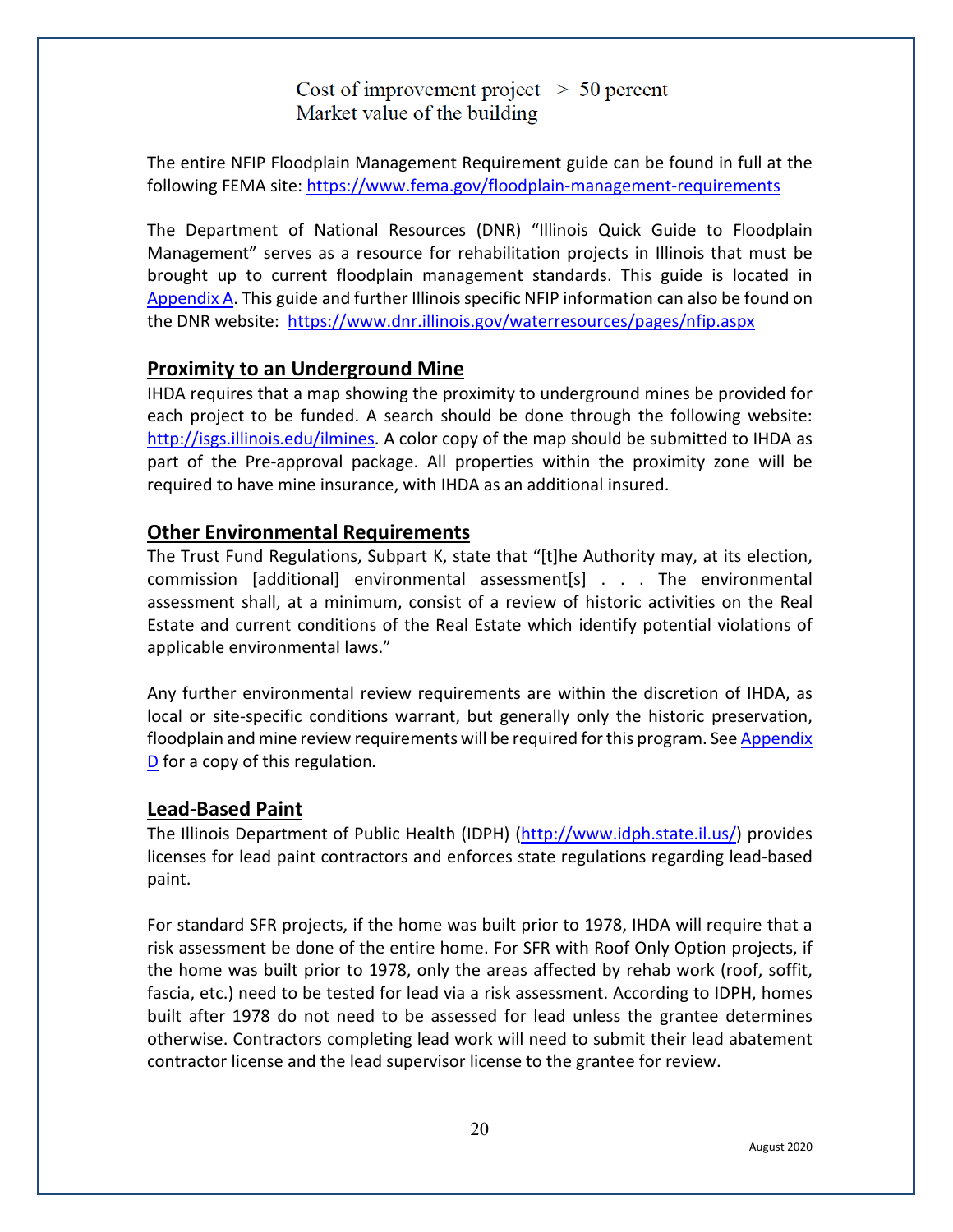See the chart below for reference:

|                   | <b>SFR Project</b>                                                      | <b>SFR-R Project</b>                                                                                |
|-------------------|-------------------------------------------------------------------------|-----------------------------------------------------------------------------------------------------|
| Pre 1978          | Risk assessment of the entire home is<br>needed for every project.      | Risk assessment is needed for every project. Only<br>the roof and affected areas need to be tested. |
| <b>After 1978</b> | No lead assessment is required, unless<br>grantee determines otherwise. | No lead assessment is required, unless grantee<br>determines otherwise.                             |

Lead-based paint assessment and remediation work are both eligible costs under SFR. However, if the clearance test fails, the contractor must pay for a second clearance test after further remediation work is done. IHDA will not reimburse for additional clearance testing.

When any rehabilitation/renovation work is being done and lead-based paint is known due to a lead risk assessment report, then lead-safe work practices must be followed. This includes inspection and remediation work performed by statelicensed risk assessors and contractors. All work in the affected areas must be done by a licensed lead contractor using lead-safe work practices and pass IDPH lead clearance levels.

Additionally, any housing where a child or pregnant woman resides who has been screened and tested positively for lead poisoning by local or state health departments must be risk-assessed via a lead risk assessment report, to determine all sources of immediate lead-based paint hazards, and related remediation work must be performed. In all instances involving pre-1978 construction, provide owners/ participants with the EPA pamphlet [Protect](https://www.epa.gov/sites/production/files/2020-04/documents/lead-in-your-home-portrait-color-2020-508.pdf) Your Family from Lead in Your Home. Contractors should provide the homeowners with the required EPA Notices under the Lead Renovation, Repair and Painting (RRP) Rule [\(See Appendix A\).](https://df7qosnywqs6g.cloudfront.net/wp-content/uploads/2020/08/Appendix-A-Guidance-and-Samples.zip)

#### <span id="page-21-0"></span>**Other Inspections**

For full SFR projects, the entire home will need a termite inspection. For SFR Roof-Only projects, only the areas affected by rehab work (roof, soffit, fascia, etc.) need to be inspected. In addition, if radon is a concern in your area, we would expect you to address that issue as well. Due diligence with regard to health and safety issues, and environmental concerns is a responsibility of publicly funded programs, whether or not the items are specifically stated.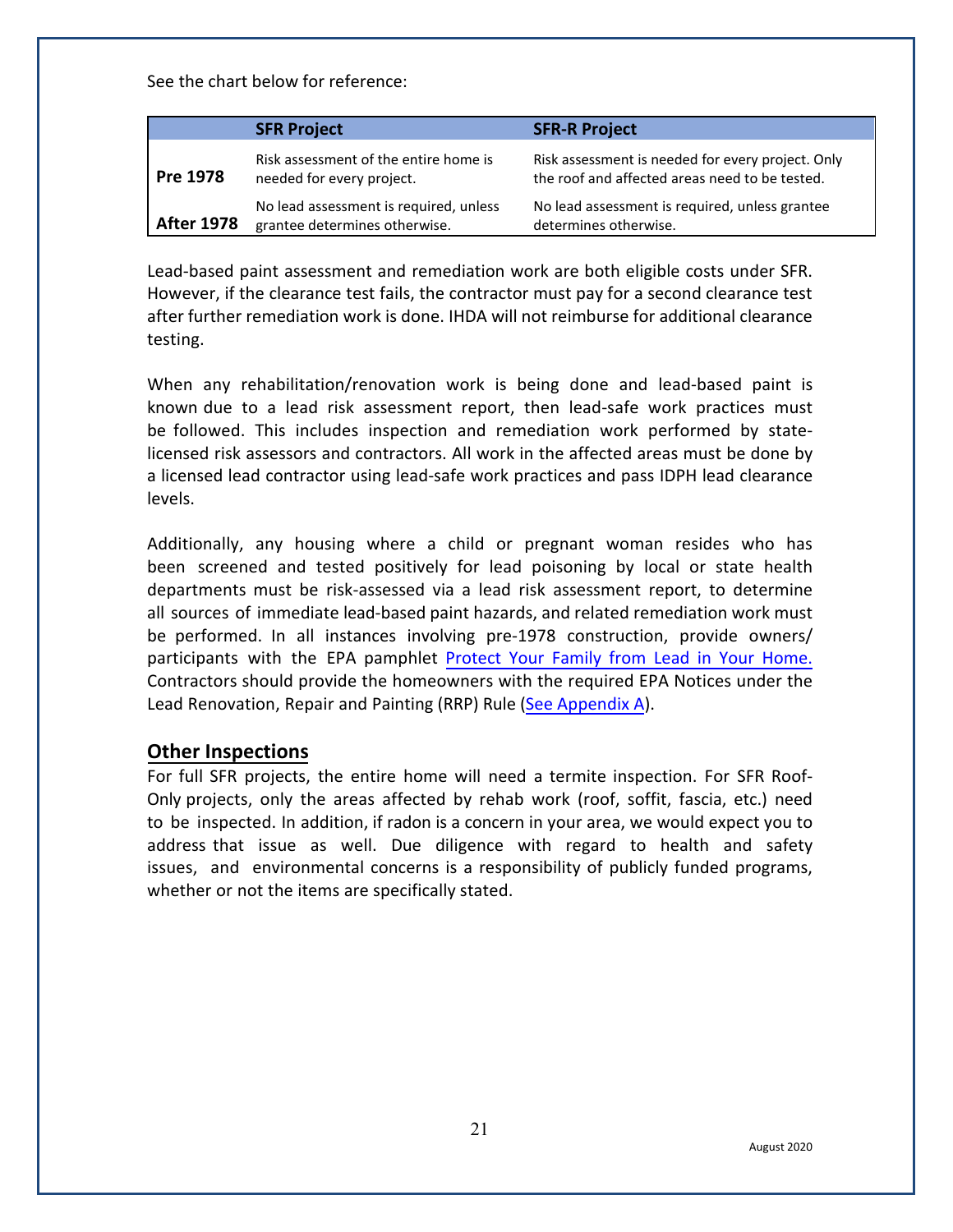# **Section 5: Home Evaluation and Pre-approval**

<span id="page-22-0"></span>This section provides information on how to evaluate the feasibility of rehabilitating the property, as well as how to obtain pre-approval from IHDA.

**\_\_\_\_\_\_\_\_\_\_\_\_\_\_\_\_\_\_\_\_\_\_\_\_\_\_\_\_\_\_\_\_\_\_\_\_\_\_\_\_\_\_\_\_\_\_\_\_\_\_\_\_\_\_\_\_\_\_\_\_\_**

At this point in the project, you have found a household that is eligible for SFR. You now need to assess the specific needs of the property keeping the following factors in mind:

- What are the existing health and safety issues present in the home?
- Are there concerns of lead-based paint?
- What code violations need to be addressed?
- What energy efficient improvements can be included in this project?

## <span id="page-22-1"></span>**Scope of Work**

After reviewing the above-mentioned factors, you will derive your scope of work for the project. This is your general list of items that need to be completed as part of the project. At this point in your process, you will probably also have a good idea if the project can move forward with the amount of funds that you have available. The person performing the initial assessment of the property prepares the scope of work and later the cost estimate, must be qualified and knowledgeable with state and local building codes, including accessibility requirements and energy efficiency standards. Additionally, pre– 1978 structures should be evaluated by a state-certified lead risk assessor in accordance with state-required protocols. Specific requirements for typical home repairs are included in [Appendix D.](https://df7qosnywqs6g.cloudfront.net/wp-content/uploads/2020/08/Appendix-D-Environmental-and-SHPO.zip) The grantee determines if lead hazards are likely in the home, including a visual determination for any roof repair.

## <span id="page-22-2"></span>**Scope of Work Narrative**

Now that you have prepared a Scope of Work for the project, IHDA requires that you briefly summarize the work to be performed in a Scope of Work Narrative. This narrative must be in memo/letter format and on your organization's letterhead. You will include this Narrative as part of your Pre-approval package.

## <span id="page-22-3"></span>**Work Write-up/Cost Estimate**

A detailed work write-up and cost estimate should now be developed. The cost estimate should include detailed specifications and be based on current market costs. You should derive your own in-house cost estimate prior to bidding the project and establish limits on what you will accept. Your work write-up should include your standards and specifications that are specific and measurable and will result in a good quality project. IHDA requires the use of cost estimating software, such as Housing Developer Pro and RESPEC. Best practices generally require that bids be within 10% of the cost estimate.

The next step is to consider project feasibility. Do you have sufficient funds for the rehabilitation and soft costs needed to complete the project? Make a detailed budget, and do not forget to include soft costs incurred: title, recording, and outside inspection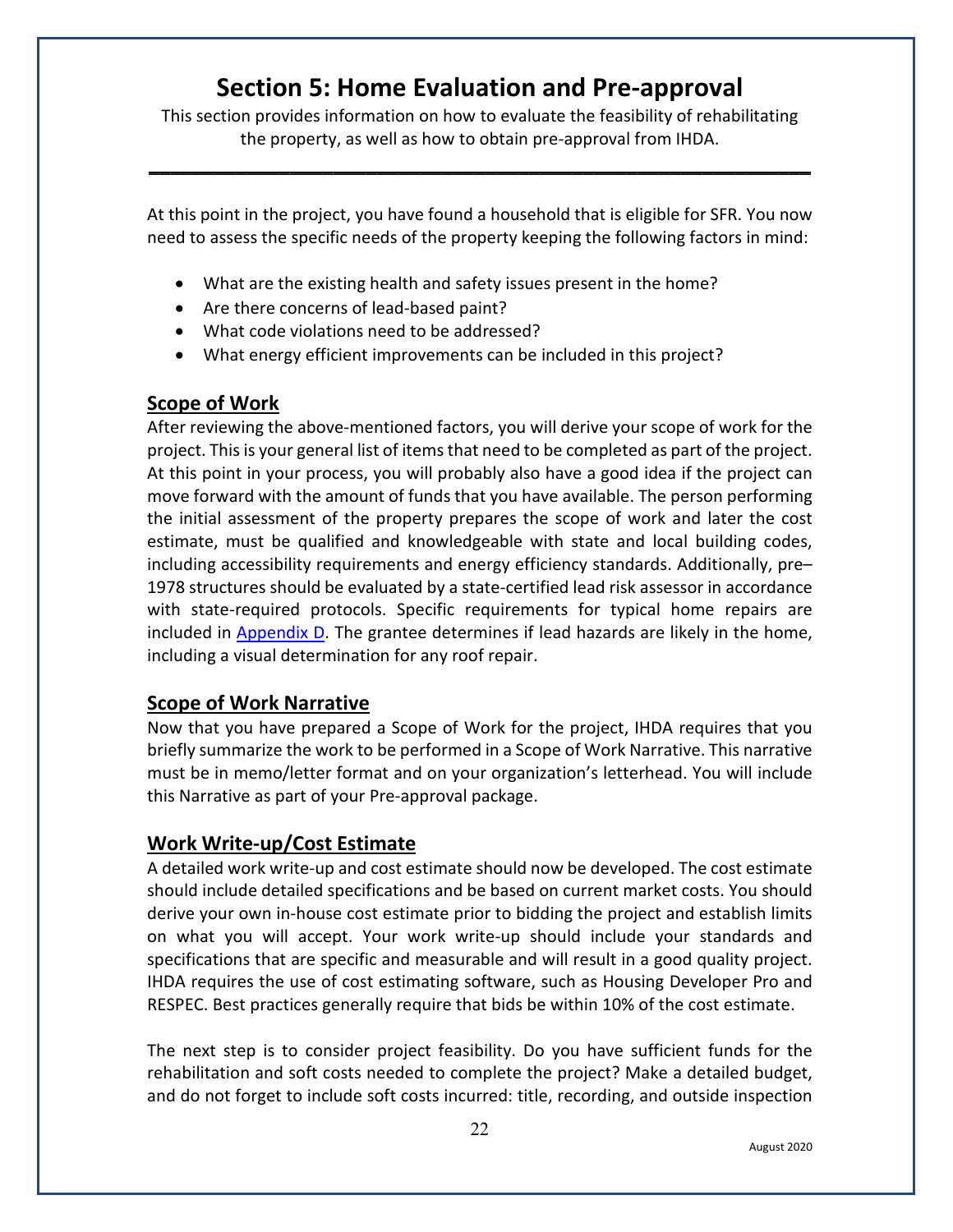fees. Also, include your project delivery (up to 15% of hard and soft costs). If there are insufficient funds to complete the project, and additional funds from other sources are unavailable, you will have to decide whether to move forward with the project. As you consider this, keep in mind that the purpose of this program is to leave the recipients in safe and functional homes. If there are insufficient funds available to correct existing health and safety issues in the home, you should not continue with the project.

## <span id="page-23-0"></span>**Pre-approval Request**

Pre-approval from IHDA is required before you conduct the pre-construction conference and begin rehabilitation. Once you have collected all the documentation listed on the Pre-approval Checklist (see [Appendix B\)](https://df7qosnywqs6g.cloudfront.net/wp-content/uploads/2021/06/Appendix-B-Checklists-1.zip), you will upload the checklist along with all documentation into MITAS as one document. You will then inform the Community Affairs Department via email at **TFSFRinfo@ihda.org** that you have a project ready for pre-approval. We will email you a pre-approval or let you know if any additional documentation is needed.

**Note**: If you are not contacted within two (2) business days, please email or call to find out the status of your submission.

The following documentation must be submitted to **TFSFRinfo@ihda.org** as part of your **Pre-approval** package:

- 1. Pre-approval Request Checklist
- 2. MITAS Commitment Confirmation (generated when funds are reserved)
- 3. Scope of Work Narrative (summary of work to be performed on agency letterhead)
- 4. Community Affairs Income Calculator (signed by grantee and applicant)
- 5. Bid Tabulation (summarizing bids received for project)
- 6. Cost Estimate (on which the request for funds is based)
- 7. State Historic Preservation Office Approval Letter
- 8. FIRMette, floodplain map (in color)
- 9. Mine map (in color)
- 10. Copy of Homeowners' Insurance Policies (listing "Illinois Housing Development Authority" as additional insured)
- 11. Pictures of work to be completed (before rehabilitation. Must be in color and labeled.)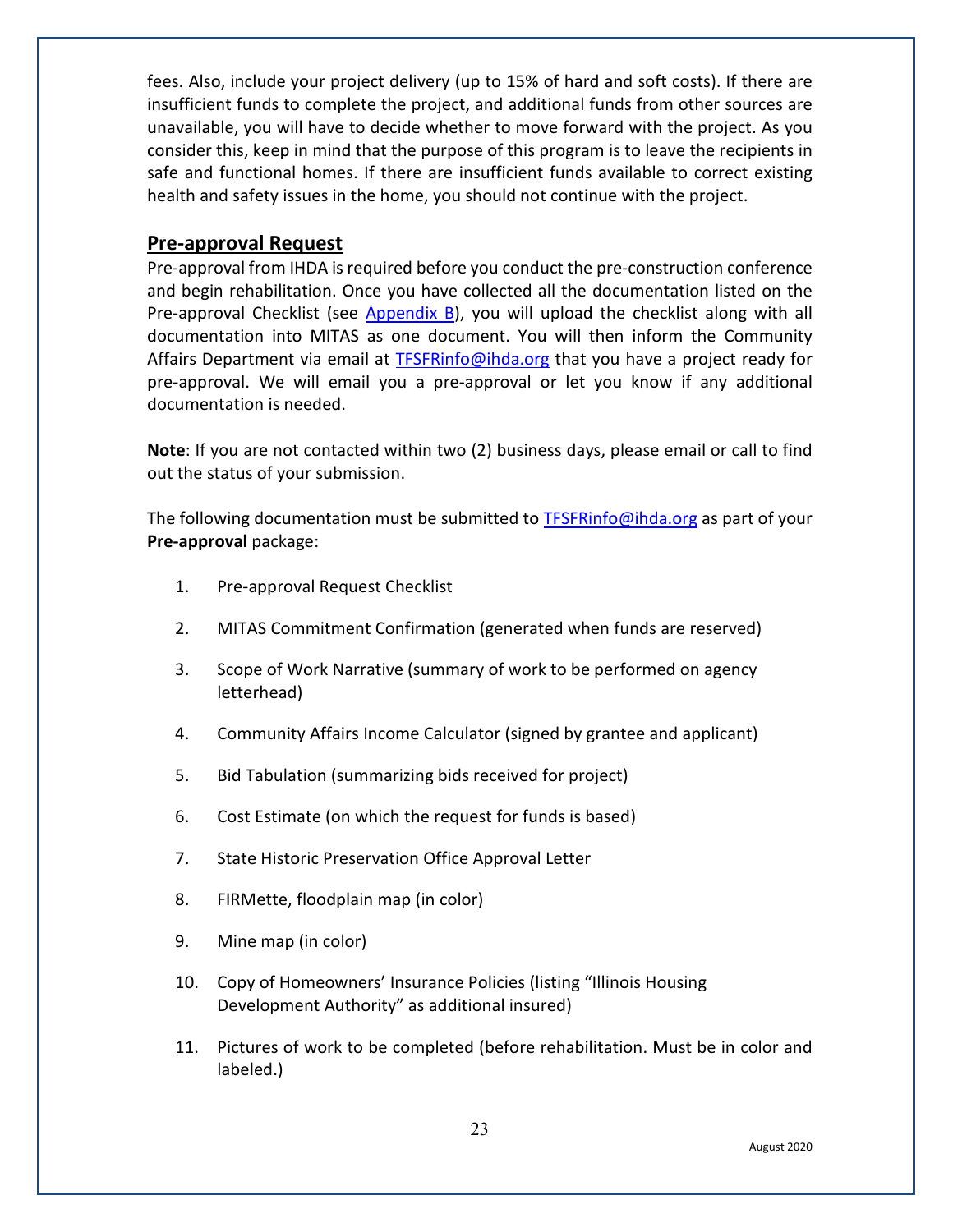12. Title Search (Title insurance is not required)

August 2020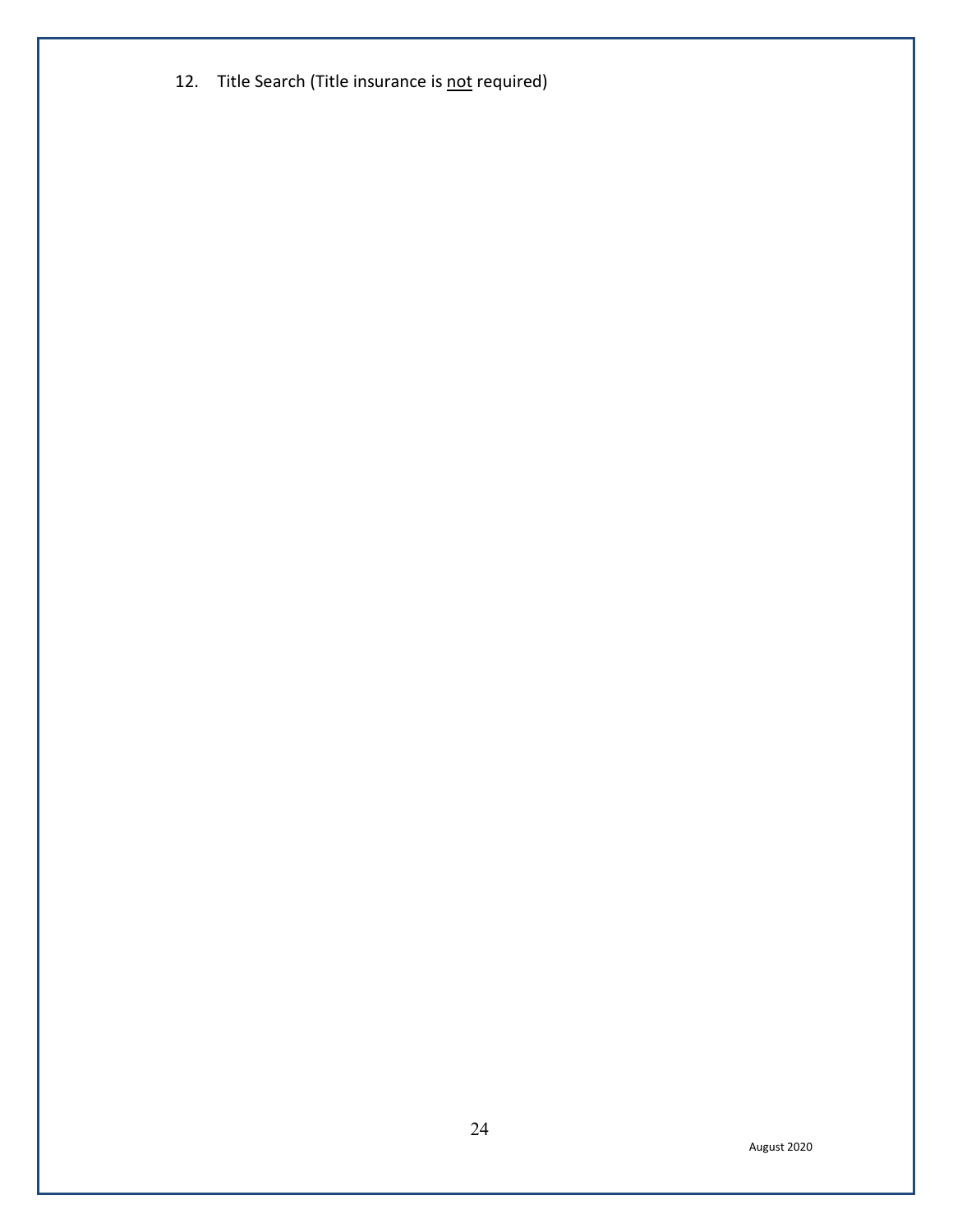# **Section 6: Managing Homeowner Expectations**

**\_\_\_\_\_\_\_\_\_\_\_\_\_\_\_\_\_\_\_\_\_\_\_\_\_\_\_\_\_\_\_\_\_\_\_\_\_\_\_\_\_\_\_\_\_\_\_\_\_\_\_\_\_\_\_\_\_\_\_\_\_**

<span id="page-25-0"></span>This section addresses best practices in managing homeowner expectations of the rehabilitation of their home.

In homeowner rehabilitation programs, a critical aspect is knowing how to best manage the expectations of the homeowner. The homeowner must be aware that SFR is not a complete remodel of their home and that the program cannot necessarily address all of their concerns. Priority will be given to rehabilitation items addressing health and safety hazards and local code violations.

While the program was designed to accommodate the needs of the homeowner, this does not mean that you or your contractors need to tolerate abusive, combative or argumentative behavior, or that you give into demands that go beyond the agreed upon scope of work and the overall program. See below for best practices on how to curb this type of behavior.

#### <span id="page-25-1"></span>**Best Practices**

- 1. Thoroughly explain the entire application and rehabilitation process.
- 2. Utilize a Homeowner's Expectation Form, and customize it, if necessary. Have the homeowner sign it. See [Appendix C](https://df7qosnywqs6g.cloudfront.net/wp-content/uploads/2021/08/Appendix-C-Application-Info-Forms.zip) for a sample.
- 3. Make sure all color/material choices are documented at the pre-construction conference.
- 4. Document the pre-construction conference and have all parties sign.
- 5. Review the scope of work in detail.
- 6. Establish a protocol for resolving disputes between the homeowner and contractor.
- 7. If necessary, establish timeframes and benchmarks to keep your projects moving ahead.
- 8. Encourage the homeowner to ask you questions and not interrupt the contractor's work.
- 9. Make sure that the homeowner understands that all contractor disputes, if any, are resolved at the discretion of the grantee.
- 10. Review in detail the Special Notice, so the homeowner is clear on their actual loan amount versus the "up to" language in the mortgage/promissory note. Remind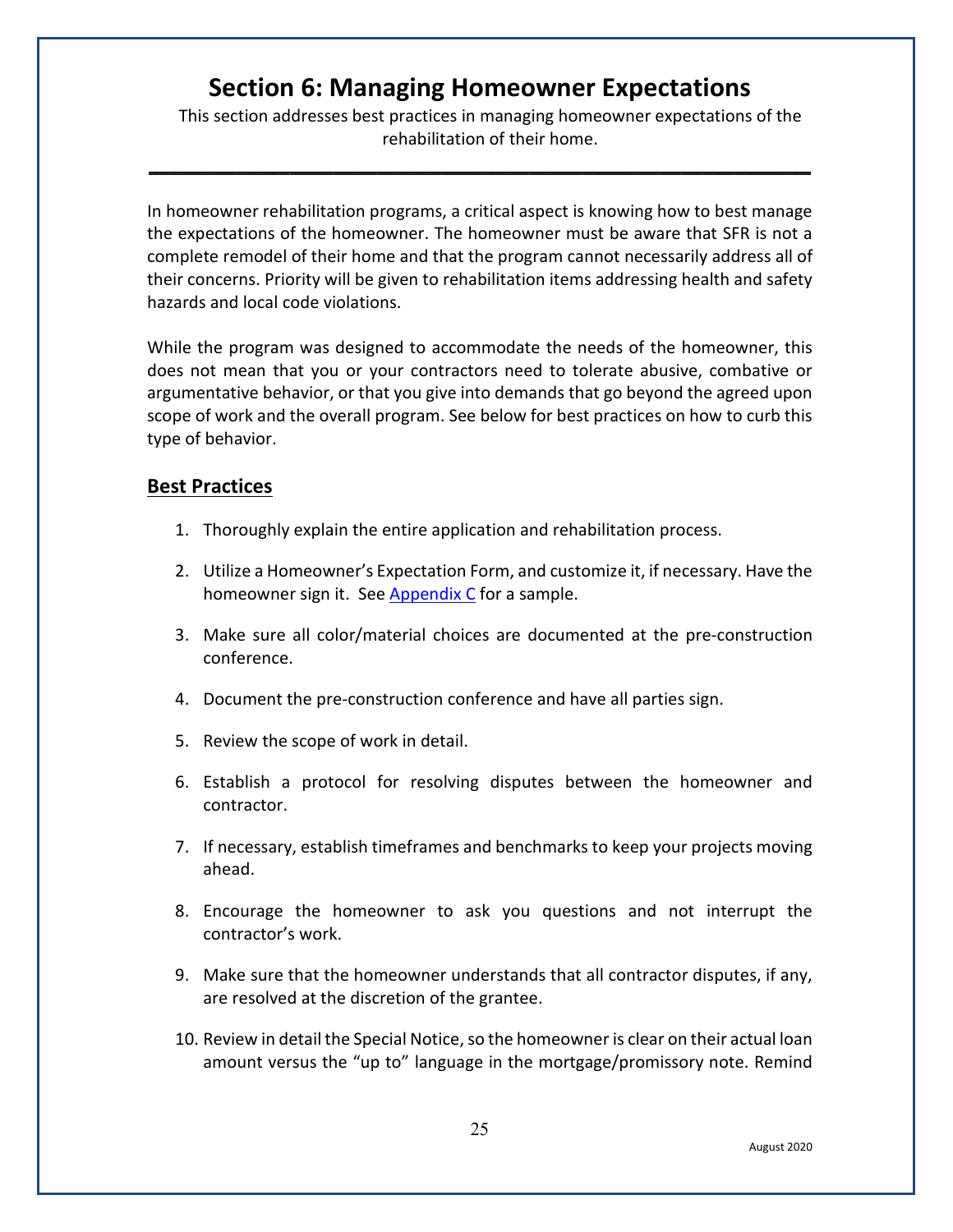the homeowner that the final loan amount is included in the Project Completion Certificate.

11. A Power of Attorney (POA) may be used if a co-borrower is unable to sign off on program forms due to extenuating circumstances (incapacitation, military service, etc.). The attorney-in-fact must have specific authority to encumber the property.

We have funded you as our "on the ground" partners. We rely on your expertise in facilitating your rehabilitation program and believe that you are best suited to handle your homeowner's questions and concerns. As such, we ask that all complaints be handled on the local level by the grantee. For any escalations, please contact [TFSFRinfo@ihda.org](mailto:TFSFRinfo@ihda.org) and we will work with you to address the homeowner's concerns.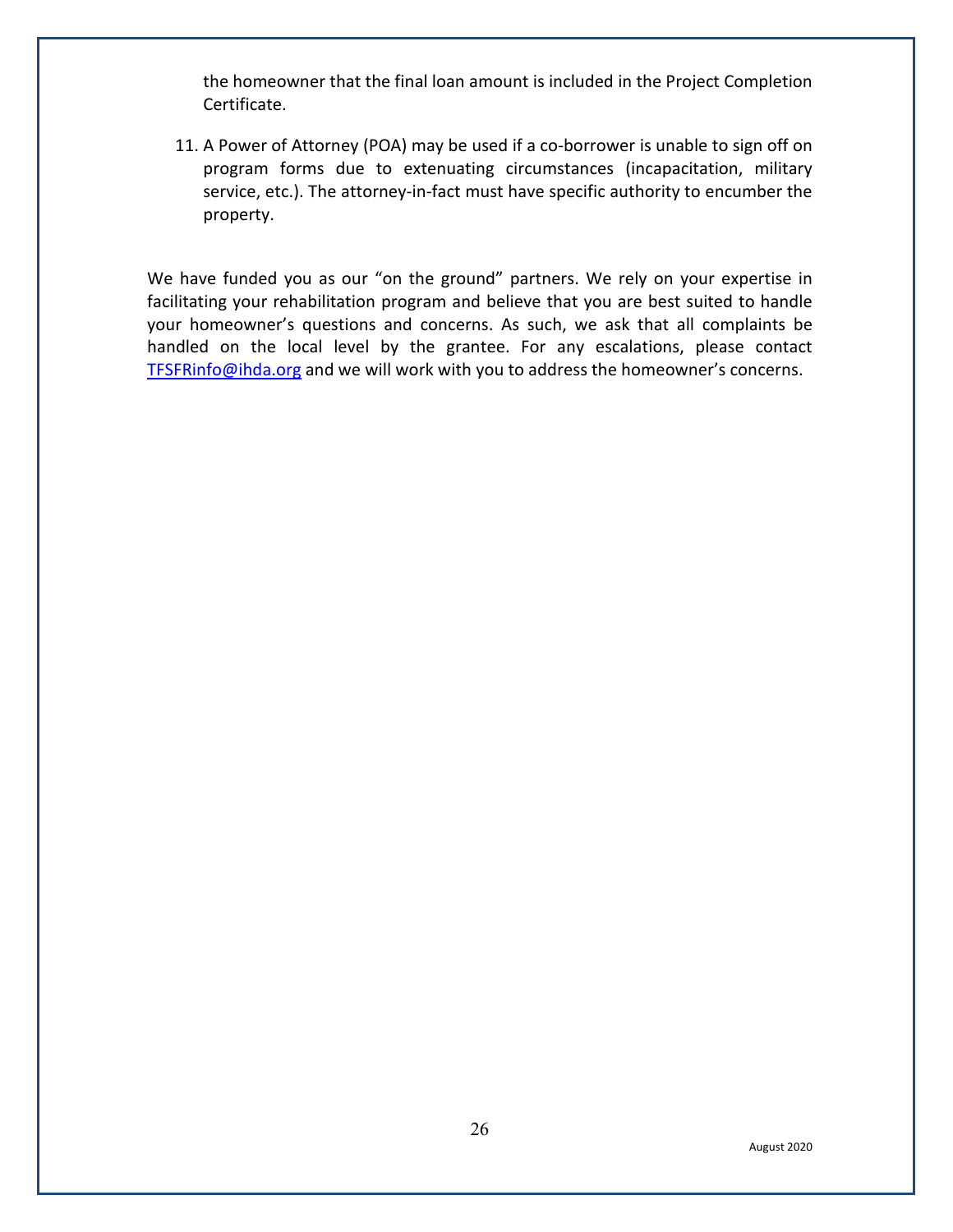## <span id="page-27-0"></span>**Section 7: Construction and Rehabilitation Management**

This section covers selecting a contractor and the bid process. **\_\_\_\_\_\_\_\_\_\_\_\_\_\_\_\_\_\_\_\_\_\_\_\_\_\_\_\_\_\_\_\_\_\_\_\_\_\_\_\_\_\_\_\_\_\_\_\_\_\_\_\_\_\_\_\_\_\_\_\_\_**

Now that your in-house cost estimate determines that the project should continue, you should solicit bids from your pool of contractors. Sample forms are located in [Appendix](https://df7qosnywqs6g.cloudfront.net/wp-content/uploads/2022/02/Appendix-F-Contractor-Forms.-SFR-Round-2.zip)  [F.](https://df7qosnywqs6g.cloudfront.net/wp-content/uploads/2020/08/Appendix-F-Contractor-Forms.zip) You must take pictures before, during, and after the construction period. Pictures must be submitted before the work begins to demonstrate the work that needs to be done. Pictures included in partial payout submissions must show progress and any completed components. Final payout pictures must show completion of the items specified on the work write-up. Please take pictures of the work before replacing furniture or any other items. Make sure pictures reference the major items in your cost estimate and scope of work narrative. Please include color pictures and be sure to label them. If there were numerous change orders, a new or revised scope of work narrative should be submitted with your payout documents.

## <span id="page-27-1"></span>**Bid the Job**

A minimum of two bids (preferably three) must be obtained on behalf of the homeowners for all projects. The submission of more than one bid helps your program in the following ways:

- Assists you in assessing the validity of your cost estimate
- Establishes that costs are reasonable for your market
- Allows choice for the administrator and owner

Most complaints received by IHDA regarding rehabilitation projects are contractor related. Complaints of unreasonable charges for supplies or labor are among the most prevalent. The existence of multiple bids supports your program by demonstrating that the costs were reasonable and that the homeowner was not forced to use a contractor by the grantee.

**Do not** accept bids that are too low or that are unreliable. **Do** make sure that bids are comparable and that you are comparing the same line items. Perform a bid tabulation analysis to compare and document that the bid review process was fair and accurate.

## <span id="page-27-2"></span>**Select a Contractor**

Once the bids have been reviewed and the homeowner and grantee have agreed upon the contractor to do the work, it is time to schedule a loan closing and a pre-construction conference. These meetings may be scheduled independently or concurrently. Contractors must adhere to the minimum quality standards outlined in the [IHDA](https://www.ihda.org/wp-content/uploads/2015/07/IHDA-Standards-for-Architectural-Planning-and-Construction-2019-FINAL.pdf)  [Standards for Architectural Planning and Construction.](https://www.ihda.org/wp-content/uploads/2015/07/IHDA-Standards-for-Architectural-Planning-and-Construction-2019-FINAL.pdf)

**Step 1** - Moderate the pre-construction conference. All applicable parties should attend, including the homeowner, the homeowner's advocate, the grantee agency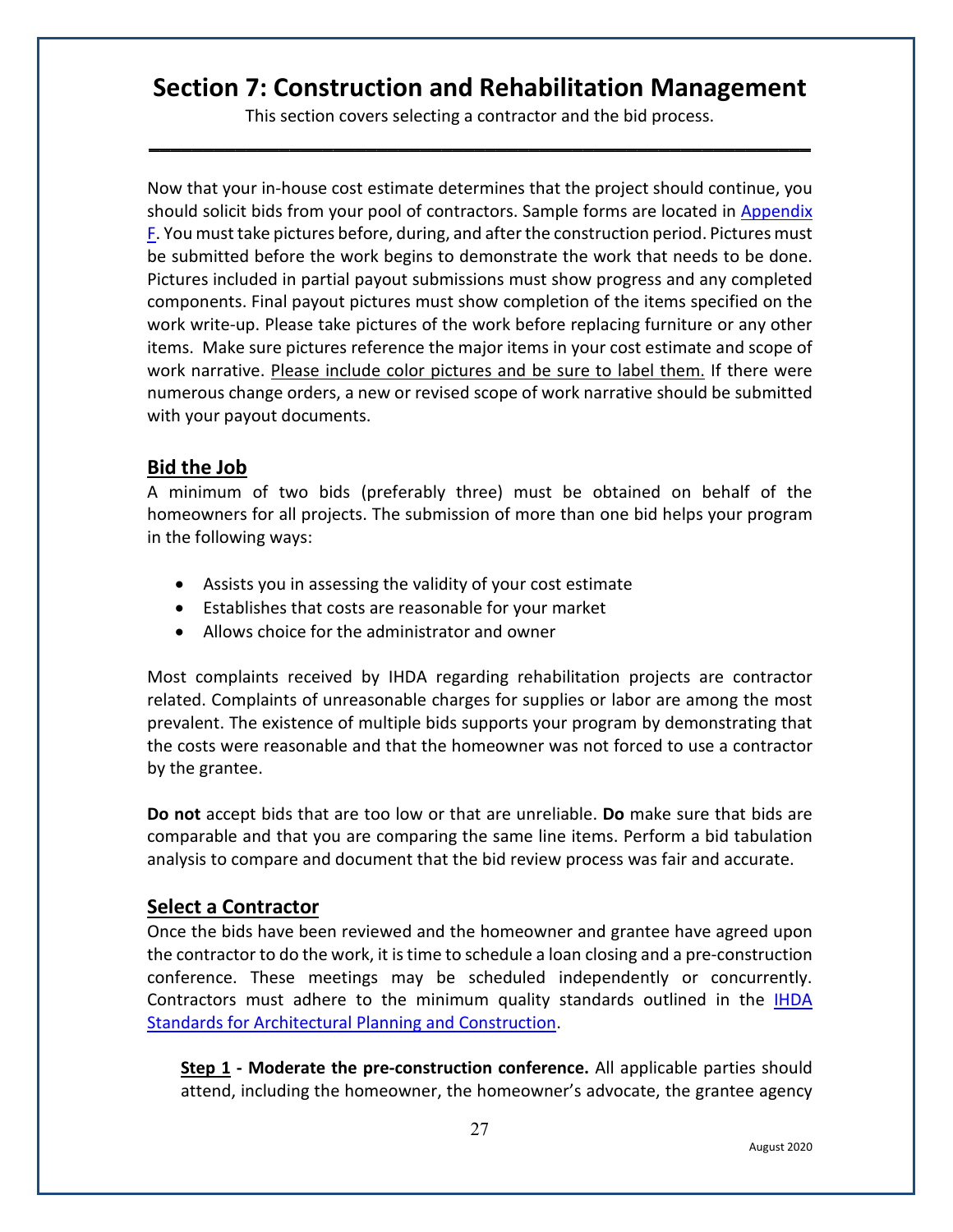representative, and the contractor. The homeowner and contractor should both sign off on the accepted work-write up. All questions should be addressed at the pre-construction conference. Keep meeting minutes and have the homeowner and contractor sign them. The construction contract is between the homeowner and contractor, therefore, both parties must sign accordingly. Review the provisions of the construction contract and the work write-up with the homeowner. Be sure to review the communication procedures for handling complaints and problems that may arise during construction.

**Step 2 - Customize and obtain signatures for the IHDA Promissory Note, Mortgage, and the Special Notice About Your Forgivable Loan.** Review all documents in their entirety with the homeowner, placing particular emphasis on the new "up to maximum \$45,000" clause or "up to maximum \$16,500" language. Do also discuss the recapture events. These include refinances as defined by the Mortgage. Complete the Special Notice with the borrower(s). This document will inform the homeowner that their full loan amount will not be specified on the Mortgage and Note. However, once construction is complete, the full loan amount will be indicated on the Project Completion Certificate. Make sure the homeowner fully understands their obligations under the agreements and that they keep the original executed Special Notice. Grantees should keep a copy of the Special Notice and Promissory Note for their records. The grantee should then send the Mortgage to the Recorder's Office for recording. The Promissory Note and Special Notice are not recorded; they should be sent directly to IHDA after being executed.

**Step 3 - Mail the original IHDA Promissory Note to IHDA.** Send documents to the following address:

> Illinois Housing Development Authority Community Affairs Department 111 E. Wacker Dr., Suite 1000 Chicago, IL 60601

**Step 4 - Issue a Notice to Proceed.** This notice informs all parties that a contractor may begin construction on a project.

**Step 5 - Are permits required?** Make sure all necessary permits have been obtained.

**Step 6 - Perform interim inspections as needed.** Document the interim inspections.

**Step 7 - Perform final inspection and any final lead clearance required.** Make sure all permit inspections have been completed. The Project Completion Certificate, indicating the full loan amount, should be signed by all parties. See Appendix  $F$ . The forgivable loan amortization period begins on the first day of the first calendar month after the final signature date on the Project Completion Certificate. See the Promissory Note for further details.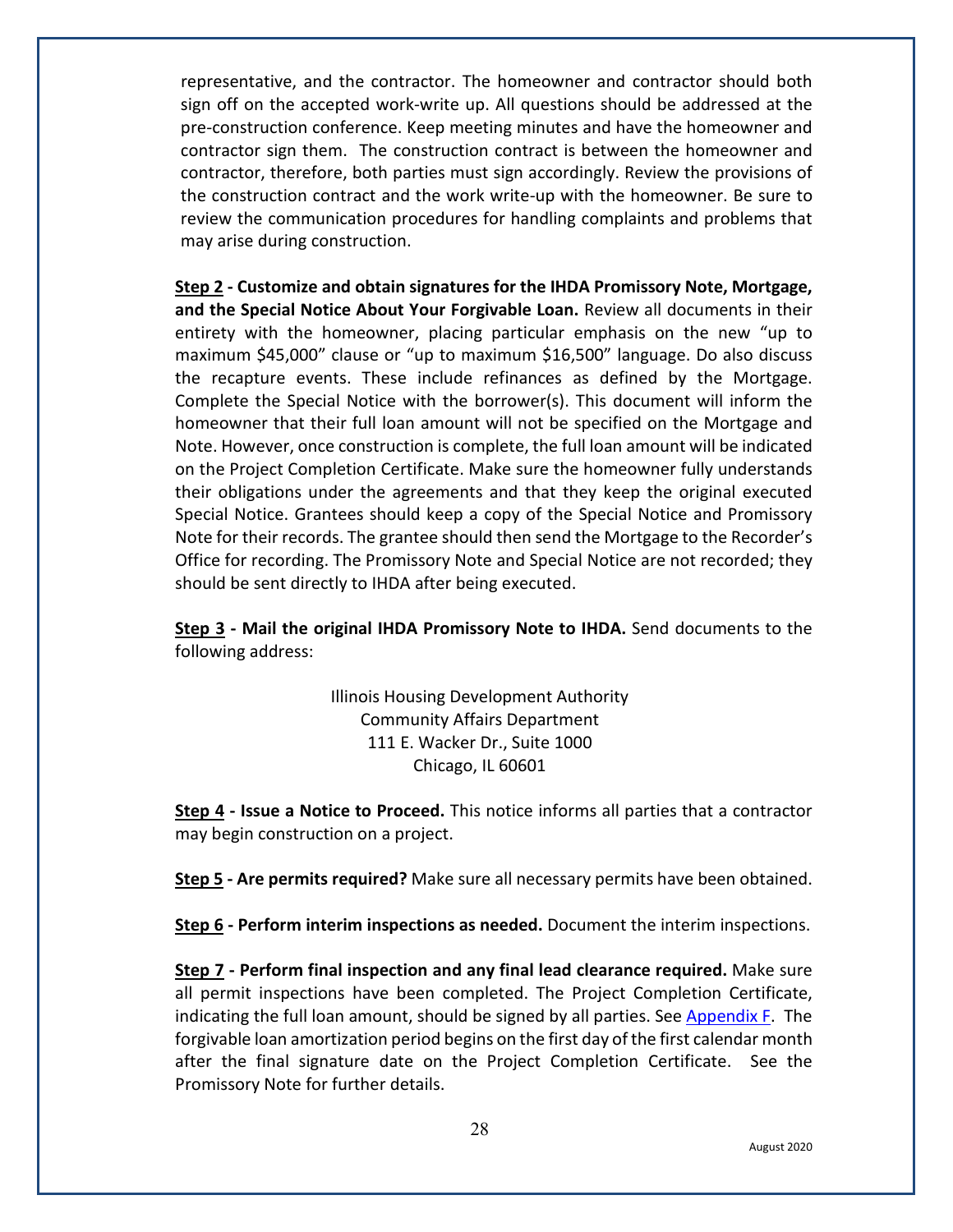**Step 8 - Obtain sworn statement and lien waivers.** Be sure Sworn Statement is fully executed and lists all work performed. Include an invoice, if necessary. Lien waivers must be submitted for general contractor and all contractors that completed work on the project. Attain any applicable warranties.

**Step 9 - Provide copies of the above-mentioned documentation to the homeowner.** Be sure the homeowner receives copies of warranties and appropriate lead notices. Remind the homeowner that the final loan amount is indicated in the Project Completion Certificate. **Recommended** – obtain and document feedback from owner.

**Step 10 - Include all change order amounts on Project Completion Certificate.** If there were change orders (see  $Appendix F$ ) during the construction period, this amount will need to be reflected in the Project Completion Certificate.

**Step 11 - If applicable to your municipality, obtain a Certificate of Occupancy for the rehabilitation project from your local government agency or the building department.** A Certificate of Occupancy is a document issued by a local government agency or building department certifying a building's compliance with applicable building codes and other laws indicating it to be in a condition suitable for occupancy. You must obtain this document and submit it as part of your final payout package, if it is a requirement in your municipality.

**Step 12 - Upload all disbursement documents as one (1) file in MITAS, as outlined on the Payout Checklist.** Be sure to include an electronic copy of the Promissory Note, Mortgage, Special Notice, Project Completion Certificate, and Certificate of Occupancy (if applicable). Email the IHDA Community Affairs team at [TFSFRinfo@ihda.org,](mailto:TFSFRinfo@ihda.org) notifying them of your request to disburse funds for the project.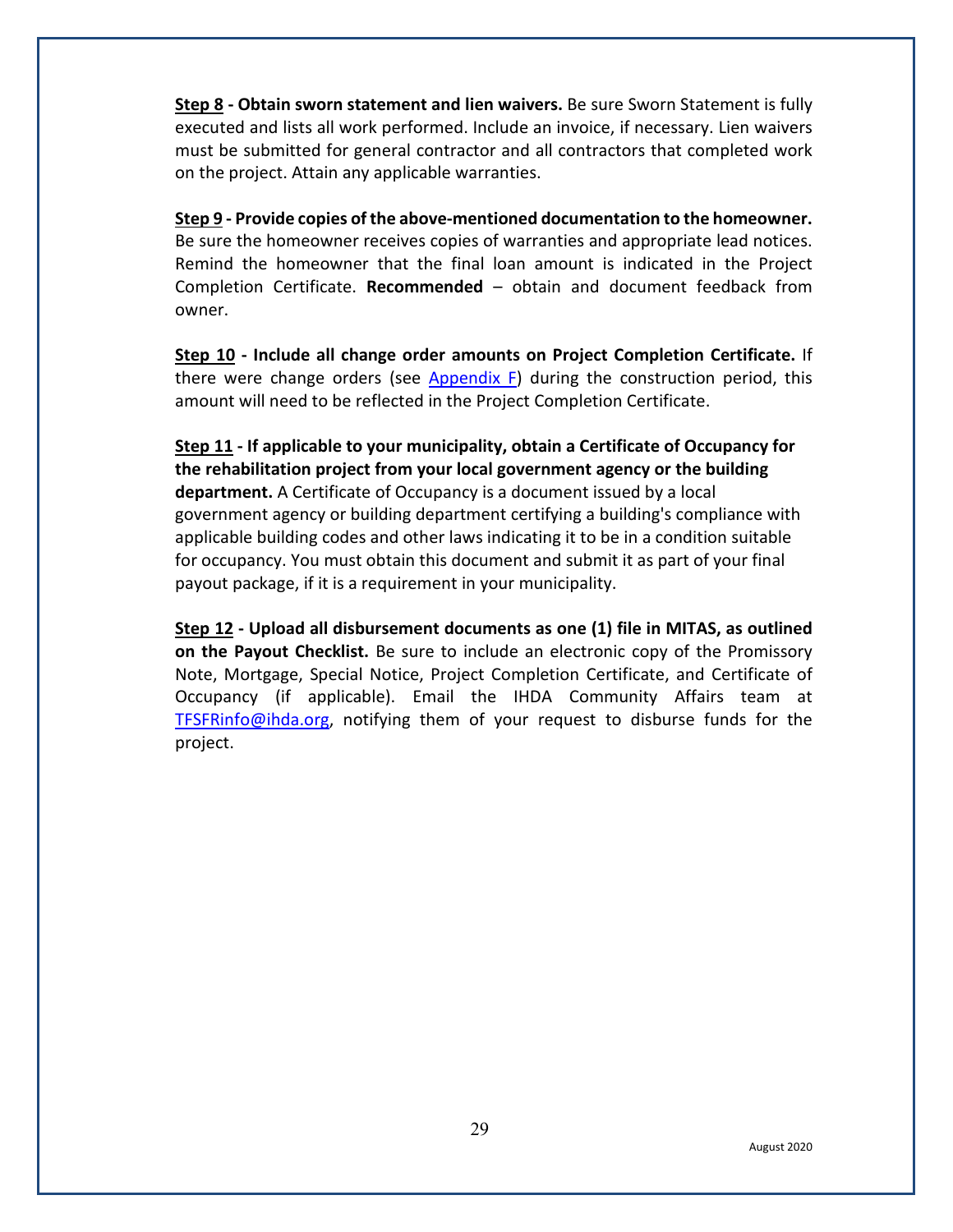# **Section 8: Receiving Your Funding and Project Completion and Reporting**

<span id="page-30-0"></span>This section outlines the payout process, including required documentation and timelines for payment.

Once your project has been completed or is partially complete, you will upload your payout package into MITAS then email [TFSFRinfo@ihda.org](mailto:TFSFRinfo@ihda.org) to inform us that your payout package is ready for review.

**\_\_\_\_\_\_\_\_\_\_\_\_\_\_\_\_\_\_\_\_\_\_\_\_\_\_\_\_\_\_\_\_\_\_\_\_\_\_\_\_\_\_\_\_\_\_\_\_\_\_\_\_\_\_\_\_\_\_\_\_\_**

Your payout package should be submitted as quickly as possible to ensure timely disbursement of funds. You may submit a Partial Payout package and/or a Final Payout package as IHDA will allow only two payouts per project.

#### <span id="page-30-1"></span>**Partial Payout Request**

You will submit a Partial Payout package if your project is partially complete and you would like to make a payment to your contractor for work completed. (Remember, you may only submit one partial payout request per project.)

The following documentation must be uploaded to MITAS as one (1) file as part of your **Partial Payout** package:

- 1. Partial Payout Request Checklist
- 2. Scope of Work Narrative (on grantee's letterhead, if amended from preapproval)
- 3. Request for Payment and Certification
- 4. Payout Request Summary
- 5. Project Delivery Worksheet (must reflect actual hours worked by staff)
- 6. Soft Cost Invoices
- 7. Contractor Payment Request
- 8. Contractor Sworn Statement (all contractors and completed work must be listed. Include invoice, if necessary.)
- 9. Change Order(s)
- 10. Contractor Partial Lien Waiver (including material lien waivers. All contractors must submit partial lien waivers for completed work.)
- 11. Pictures of Completed Work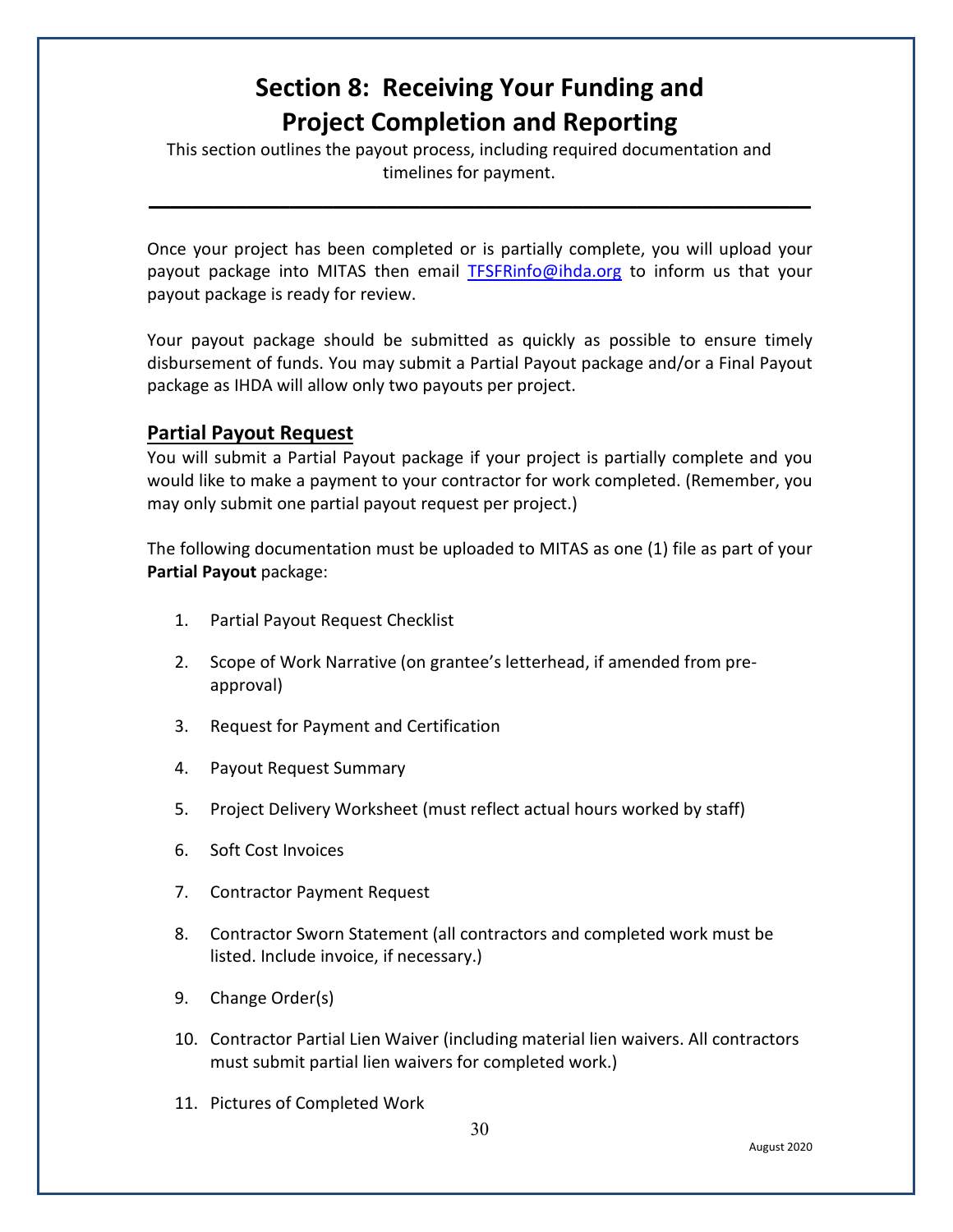- 12. Special Notice About Your Forgivable Loan
- 13. Promissory Note
- 14. Mortgage

## <span id="page-31-0"></span>**Final Payout Request**

You will submit a Final Payout package if your project is complete and you would like to make a final payment to your contractor.

Please note that MITAS will not allow you to upload documents after IHDA has remitted payment. Therefore, if you have submitted a Partial Payout package you will email your Final Payout package to [TFSFRinfo@ihda.org.](mailto:TFSFRinfo@ihda.org)

The below documentation must be uploaded to MITAS as one (1) file as part of your **Final Payout** package.

- 1. Final Payout Request Checklist
- 2. Scope of Work Narrative (if different from partial or pre-approval or to reflect multiple change orders)
- 3. Request for Payment and Certification
- 4. Payout Request Summary
- 5. Project Delivery Worksheet (must reflect actual hours worked by staff)
- 6. Soft Cost Invoices
- 7. Contractor Payment Request
- 8. Contractor Sworn Statement (all contractors and completed work must be listed. Include invoice, if necessary.)
- 9. Change Order(s)
- 10. Contractor Final Lien Waiver (including material lien waivers. All contractors must submit final lien waivers for completed work.)
- 11. Project Completion Certificate (reflects final hard costs amount)
- 12. Assistance Impact Statement (include picture of homeowner in the rehabilitated area, if possible)
- 13. Special Notice About Your Forgivable Loan (if not submitted w/ partial payout)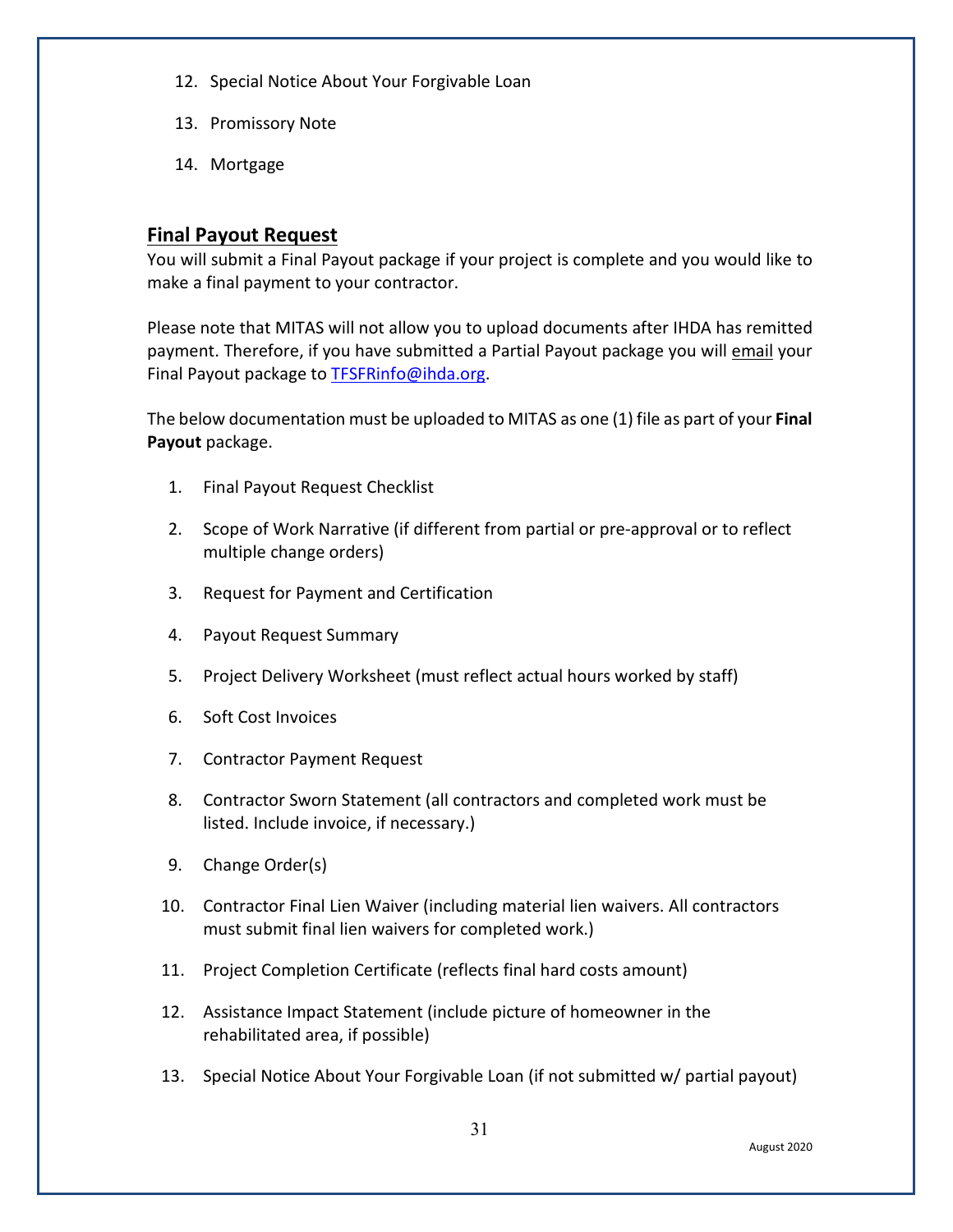- 14. IHDA Promissory Note (if not submitted w/ partial payout)
- 15. IHDA Mortgage (if not submitted w/ partial payout)
- 16. Pictures of Completed Work
- 17. Certificate of Occupancy (if applicable to your municipality)

### <span id="page-32-0"></span>**Administrative Funds**

The grantee is eligible to receive up to 5% of the total grant amount as administrative funds under SFR.

- Collection of administrative funds is based on successful completion of the program (prorated by the percentage of project funds expended). For example, if the grantee has spent only 50% of their project funds, then up to 50% of the administrative funds will be approved for payout.
- Administrative funds must be drawn separately from project funds see the Administrative Request for Payment & Certification [\(Appendix G\)](https://df7qosnywqs6g.cloudfront.net/wp-content/uploads/2021/04/Appendix-G-Summary-and-Payout-Forms-1.zip).
- The grantee is responsible for monitoring and tracking its total project expenditures, as well as its administrative funds requests.
- Back-up documentation may be required for administrative draws, at IHDA's discretion.
- Only two (2) administrative funds draws per grantee will be granted for the Program.

#### <span id="page-32-1"></span>**Submission of Documents to IHDA**

The original IHDA Promissory Note should be mailed to the Community Affairs Department as soon as possible. The recorded Mortgage should be forwarded directly by the Recorder's Office to IHDA. Should there be long-term questions and concerns about these documents, homeowners should contact IHDA's Homeownership Department (877-456-2620), [LPMRelease@ihda.org.](mailto:LPMRelease@ihda.org)

#### <span id="page-32-2"></span>**Reporting Requirements**

• Quarterly Status Reports

The grantee will submit a Quarterly Status Report [\(Appendix G\)](https://df7qosnywqs6g.cloudfront.net/wp-content/uploads/2021/04/Appendix-G-Summary-and-Payout-Forms-1.zip) to IHDA at TFSFRinfo@ihda.org by the 15<sup>th</sup> of the month after each quarter end. If the Report is not submitted, IHDA has the right to withhold payment of pending projects.